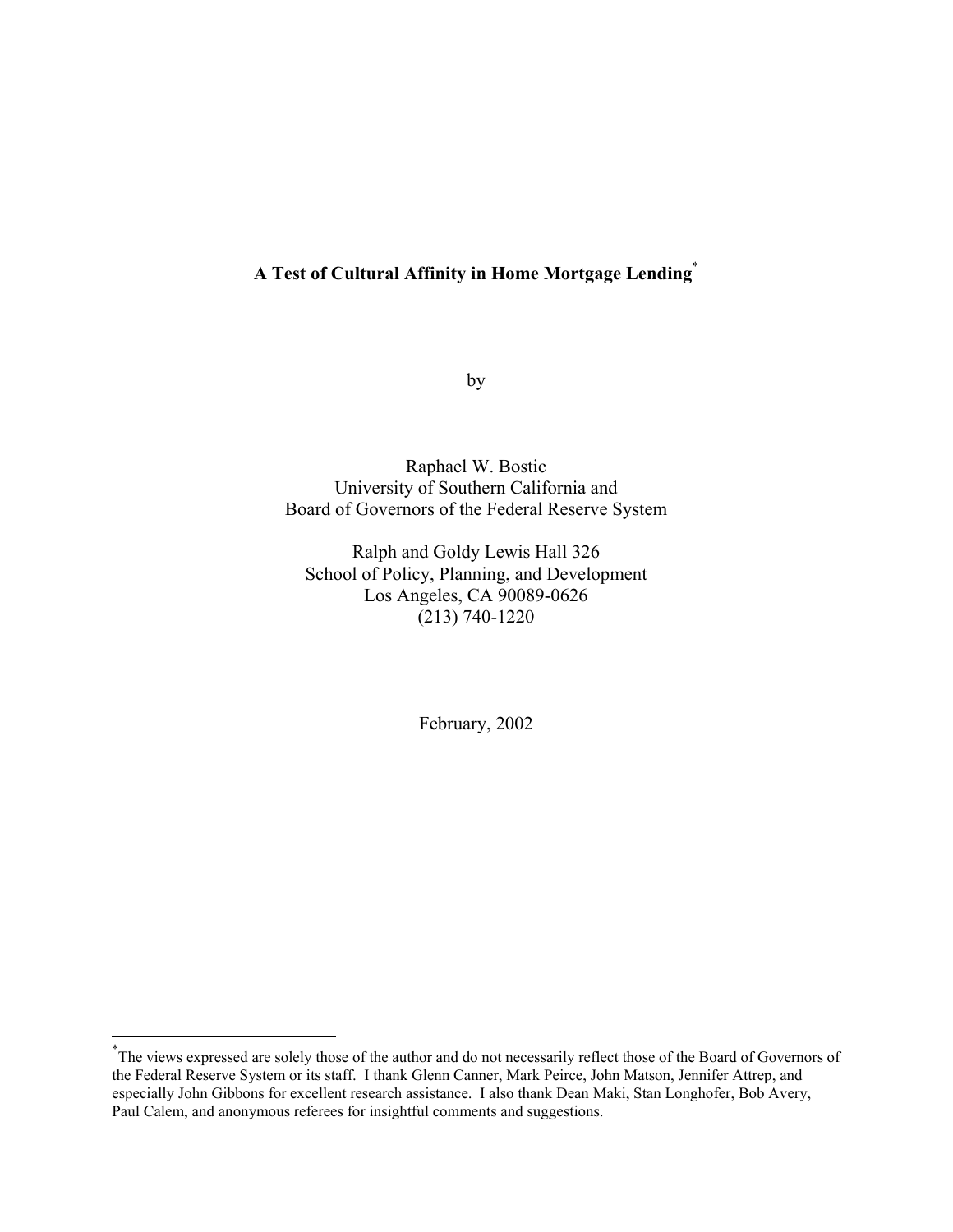### **A Test of Cultural Affinity in Home Mortgage Lending**

#### Abstract

This paper assess cultural affinity as a potential explanation for observed racial disparities in mortgage rejection rates. Two formulations of the theory have evolved in the literature. The taste-based cultural affinity hypothesis asserts that lenders have a blanket preference for members of the same race, while the common bond hypothesis asserts that cultural affinity allows lenders to better assess the credit quality of members of the same race. The analysis involves tests that focus on the experiences of applicants with marginal credit quality, as the two theories offer conflicting predictions regarding their application patterns and treatment by lenders. The results of these tests provide weak support for the existence of taste-based cultural affinity, but contradict the predictions of the common bond form of the theory.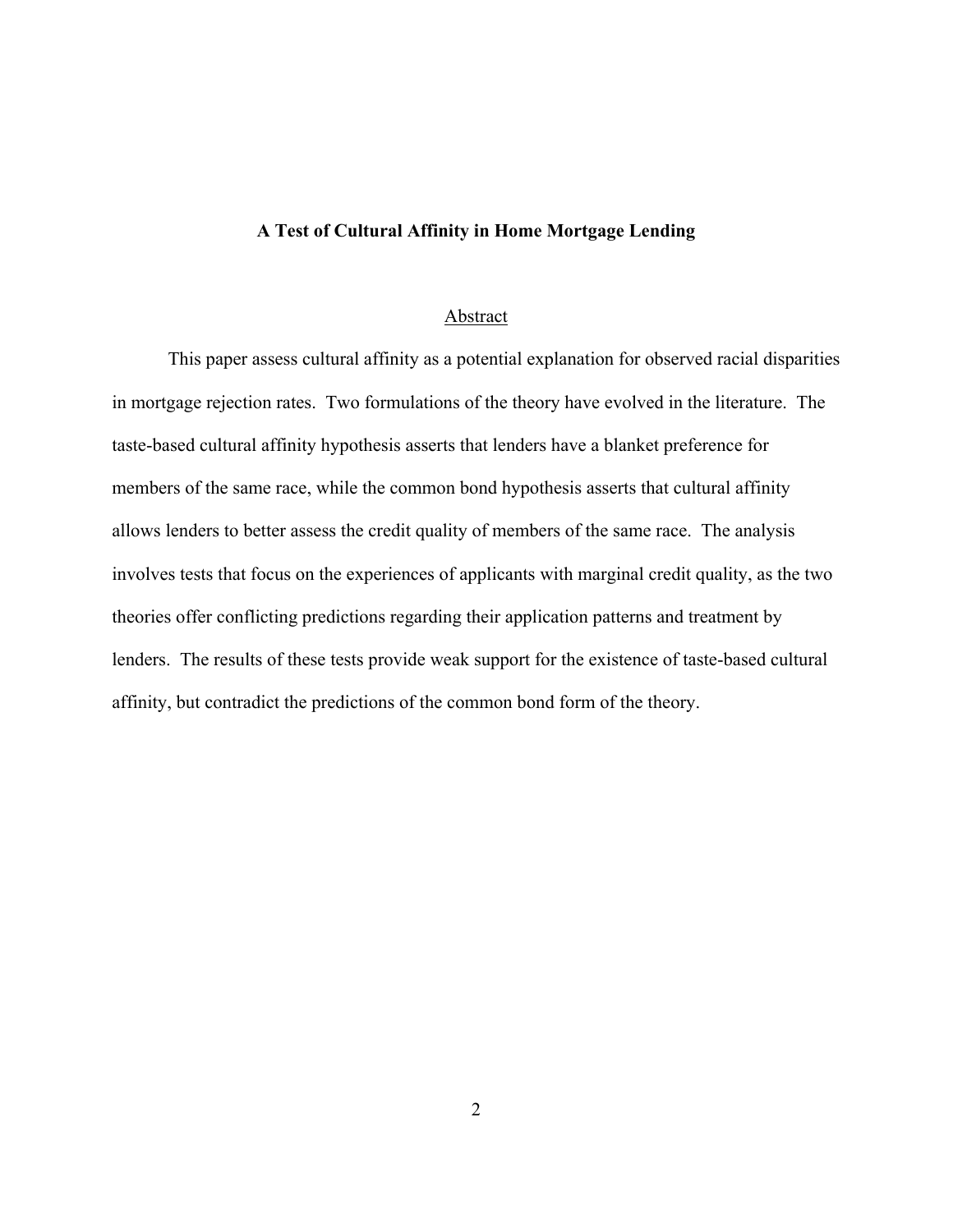#### **A Test of Cultural Affinity in Home Mortgage Lending**

National data on the disposition of applications for home mortgages reveals wide disparities in rejection rates among racial and ethnic groups. Some have advanced race-based cultural affinity as a possible explanation for these disparities. The literature has developed two related, yet distinct versions of cultural affinity. In the taste-based form of the theory, lenders have a preference, or "taste," for members of their race. In the common bond formulation, the affinity allows lenders to better assess the quality of members of their race. Each version of the theory yields a number of testable implications.

Most previous research has focused on the theoretical implications centering on differences in overall rejection rates for white and minority applicants for mortgages. Unfortunately, such tests are not always definitive, particularly regarding the common bond form of the theory. This paper proposes and conducts more definitive tests that focus on theoretical implications regarding the experiences of *marginal applicants* and rely on the assumption that affinities are race-specific. If this assumption is true, then the two formulations offer different implications regarding the application and rejection patterns that should be observed for marginal applicants across banks with different bank owner ethnicity. For example, the taste-based theory implies that marginal applicants of a given race will seek out banks of the *same* ethnic background. By contrast, the common bond form of the theory implies that such applicants will seek out banks of a *different* ethnic background. This is because marginal applicants will strategically capitalize on "errors" in the evaluation of their credit quality that are more likely to occur at banks of a different ethnic background. Similar conflicting implications can be derived regarding a lender's accept/reject decision for a loan application from a marginal applicant.

1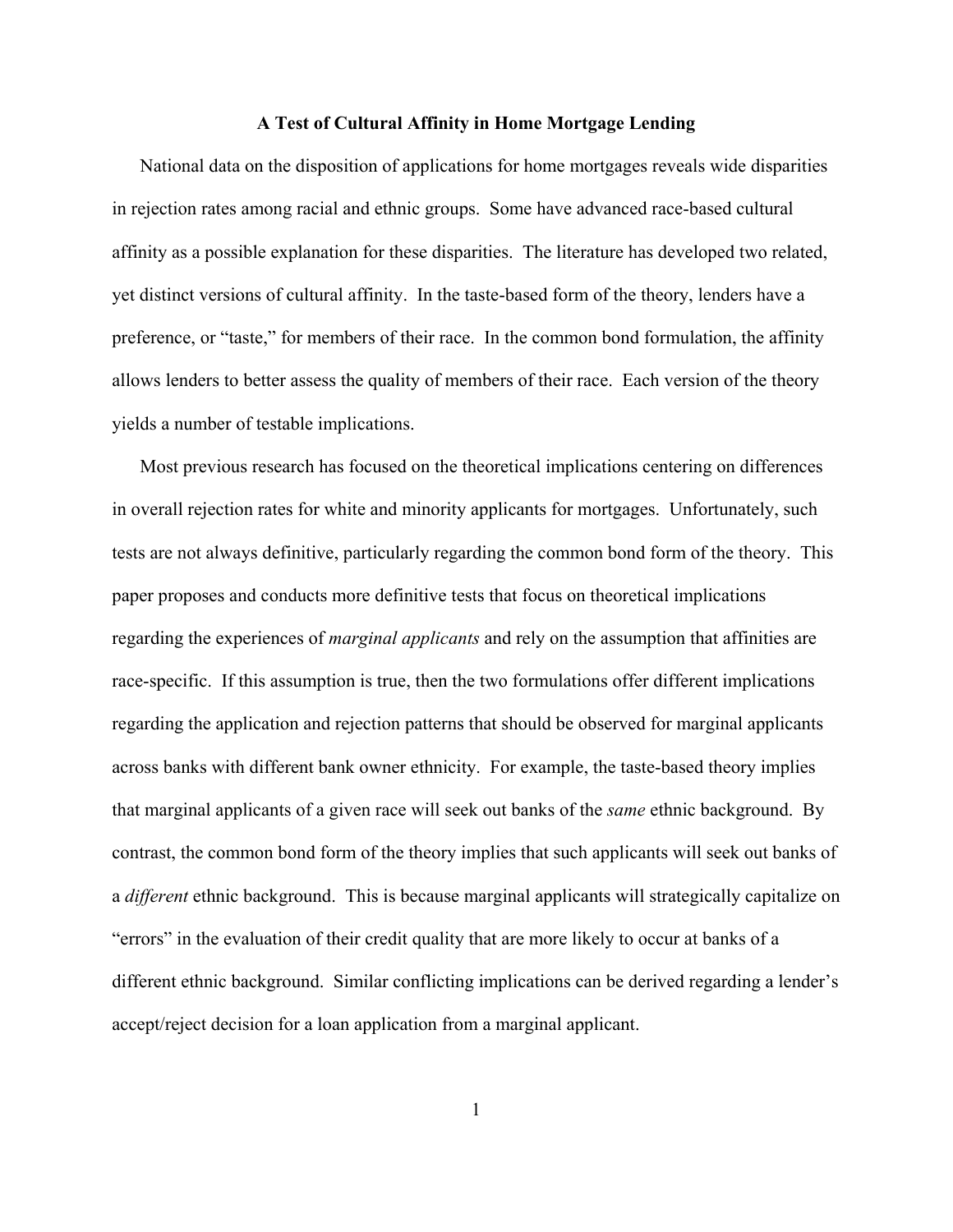This research empirically tests these hypotheses using a two-equation selection model that accounts for the fact that applicants choose the bank to which they will apply. The model is applied to a sample of applications to black-owned, Asian-owned, and white-owned peer banks. The results of these definitive tests can help produce a better understanding of the role of cultural affinity–both taste-based and common bond–in shaping outcomes in mortgage markets.

The results provide no evidence consistent with the common bond form of the theory. There are no cases that suggest that marginal applicants seek out lenders of a different ethnic background or that banks approve applications from opposite-race individuals with marginal credit quality more frequently. By contrast, there is some evidence consistent with the notion of taste-based cultural affinity, as we observe marginal applicants avoiding banks with a different ethnic background in three of the four sample years. These findings, which conform with those in other studies, are only weakly supportive of the taste-based theory, however, as they imply a shying away from opposite-race pairings rather than a seeking out of same-race pairings.

No evidence supporting the taste-based form of the theory is present in the accept/reject results, a finding that differs from those in Hunter and Walker (1996), the only other study to examine the experiences of marginal applicants. Hunter and Walker (1996) find evidence supporting taste-based cultural affinity in their analysis of accept/reject decisions, but do not incorporate the possibility of non-random applicant sorting among banks into their approach. The differing results suggest that the explicit consideration of the applicant's ability to select which bank to apply to in the empirical specification may be important for gaining a complete understanding of the mortgage lending process.

2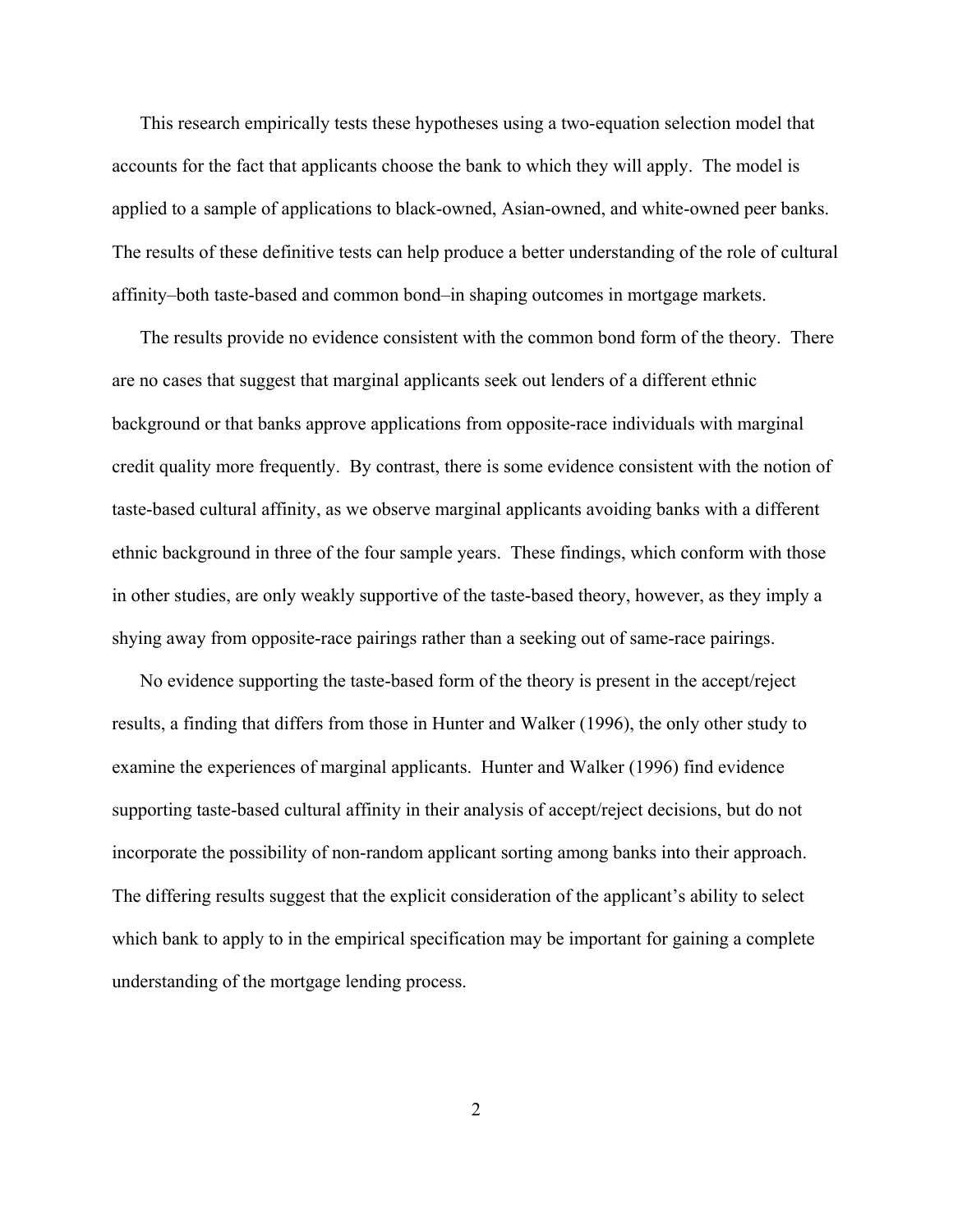There are a number of potential shortcomings that may influence the results. First, the racial makeup of a bank's ownership might not be an appropriate signal of the type of affinity banks have with groups of applicants. In addition, data limitations necessitate the use of a rough proxy to identify applicants of marginal credit quality that may not adequately identify those on the margin. If either is true, the power of the tests is weakened.

The paper proceeds as follows. The theoretical foundations of the two cultural affinity hypotheses and the predictions that emerge from them are discussed in the next section. After that, the empirical approach and the data used to conduct the analysis are described. The results and conclusions follow.

#### **1. Cultural Affinity - The Theory and Its Implications**

The theoretical literature on cultural affinity has developed two related but distinct notions of affinity. In both formulations, decision-makers have an affinity towards members of their own group ("same group members") and against members of other groups. However, the two differ in the way the affinity affects the decision-making process. This section describes the two types of cultural affinity and their main testable implications.

#### *1.1 "Taste-based" cultural affinity*

The early literature on discrimination, first developed in Becker (1971) and later applied to lending by Peterson (1981), puts forth the notion that discrimination can occur if agents have a "taste" for discrimination, such that favoring same-group members or discriminating against other-group members is utility maximizing. This yields implication T1.

*Implication T1: Lenders will favor same-group applicants over other-group applicants.*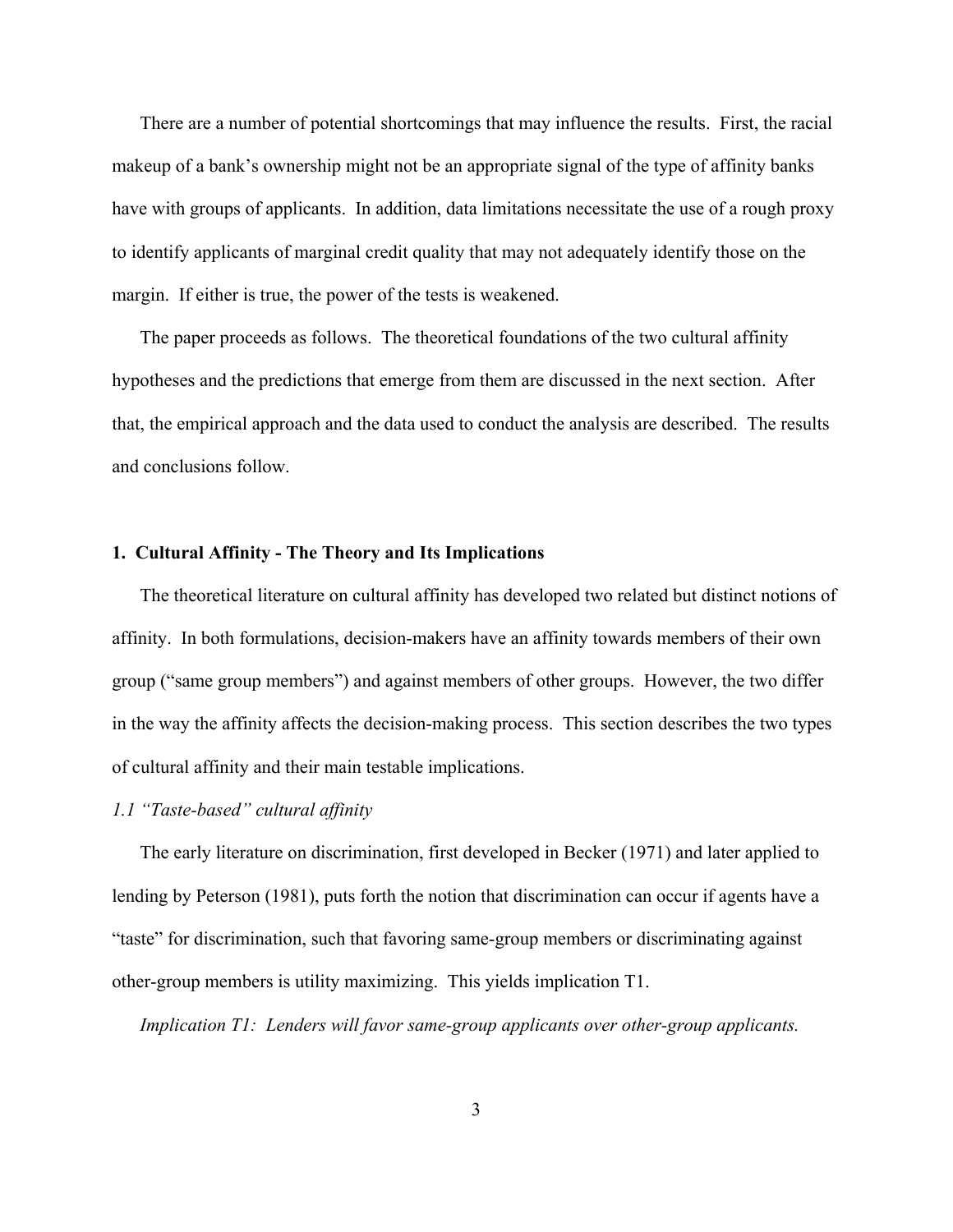Clearly, taste-based cultural affinity will have its largest impact on applicants closest to the accept/reject threshold, who I define as "marginal applicants." Regardless of whether they are a member of the same-group or other-group from a lender's perspective, all applicants who are clearly qualified (unqualified) for a loan will be approved (rejected) by the lender. However, marginal applicants can benefit or be harmed by affinities. For example, the affinity could cause a lender to increase its assessment of same-group applicants whose quality is just below the established accept/reject threshold such that they are viewed to be creditworthy. Similarly, marginal other-group applicants of a quality just above the threshold could be penalized by such lenders, such that they are no longer deemed worthy of credit. Thus, a further implication of the theory is implication T2.

# *Implication T2: Lenders will favor marginal same-group applicants over marginal othergroup applicants.*

The taste-based cultural affinity hypothesis has an additional testable implication. If applicants recognize the presence of taste-based cultural affinity, one might expect that they would act strategically to maximize their likelihood of success. In particular, implication T2 suggests that marginal same-group applicants will strategically seek out same-group lenders in deciding where to submit an application, because the lender's same-group affinity will make the applicant's approval more likely.

#### *Implication T3: Marginal applicants will seek out same-group lenders.*

In practice, researchers have found identifying the existence of taste-based affinity to be extremely challenging, largely because data on the decisions of individual mortgage lending officers and their personal profiles is rarely available. Thus, explicitly demonstrating the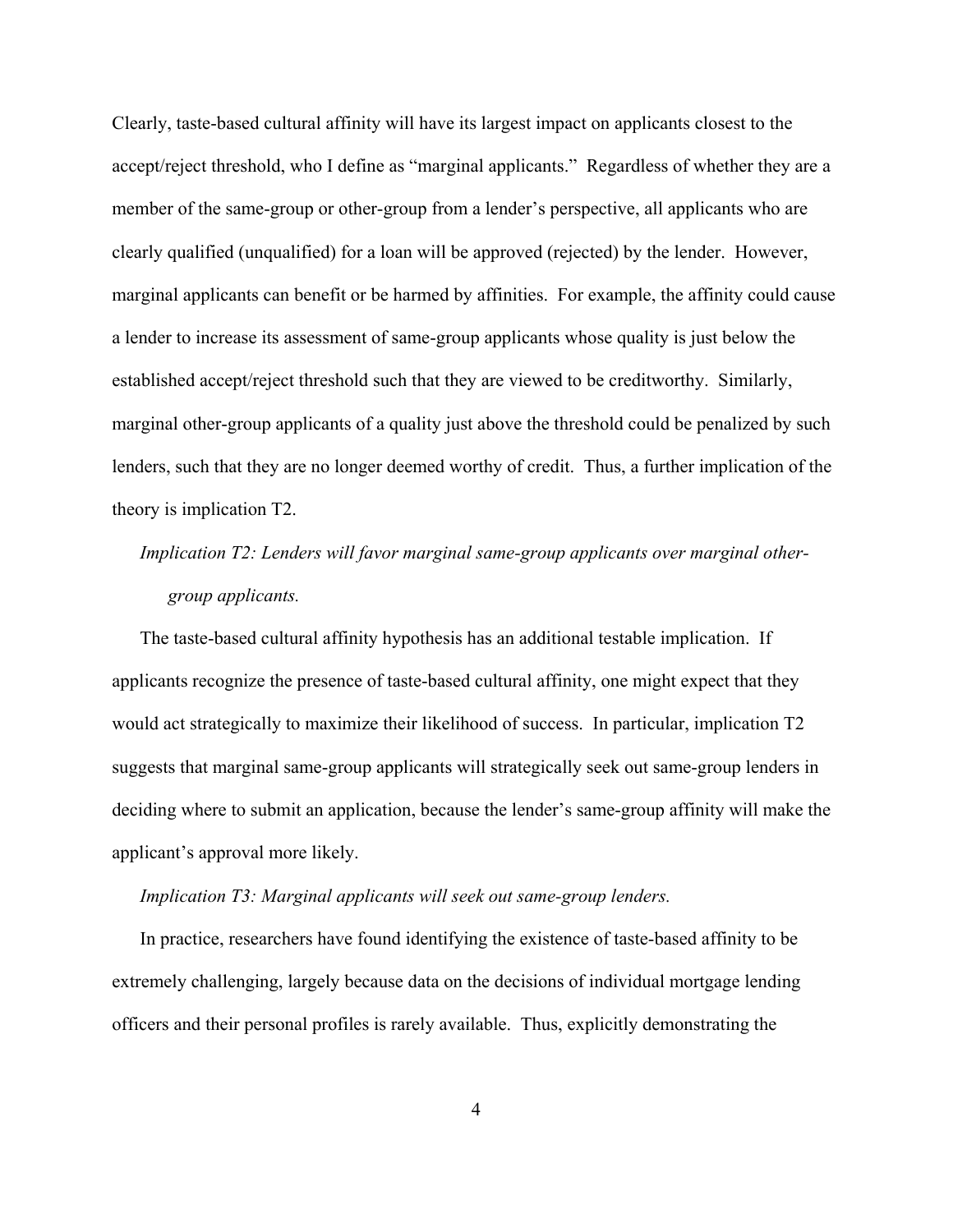existence of an affinity along some dimension that favors one group and disadvantages another is quite difficult. As a result, researchers have sought other means for testing for taste-based affinity in lending. For example, implication T1 suggests that lenders with a taste for discrimination might impose more stringent underwriting requirements on other-group applicants. If the distribution of credit quality is the same for both groups, this would result in higher rejection rates for the pool of other-group applicants relative to the pool of same-group applicants. However, the theory also implies that the average credit quality of accepted othergroup applicants should be higher than that of accepted same-group applicants. Thus, the accepted other-group applicants should have lower default rates. It should be noted that, if the same- and other-group applicants have very different risk profiles, average relationships may not reflect these expected relationships.

Many empirical studies have tested for these implications using race as the dimension of discrimination. The evidence on this matter is mixed, as research has found support for the first implication of the theory but has generally not regarding the second. For example, Munnell, et al. (1996), Black, Collins, and Cyree (1997), and others find that minority applicants for mortgages are rejected more frequently than comparable white applicants. On the other hand, the implication that default rates should be lower among black applicants is not borne out in a study of the FHA mortgage market by Berkovec, et al. (1994). In fact, the study finds that blacks default more often than comparable whites in FHA mortgage programs, which would suggest that taste-based racial affinities are not present in the FHA mortgage market.

#### *1.2 "Common bond" cultural affinity*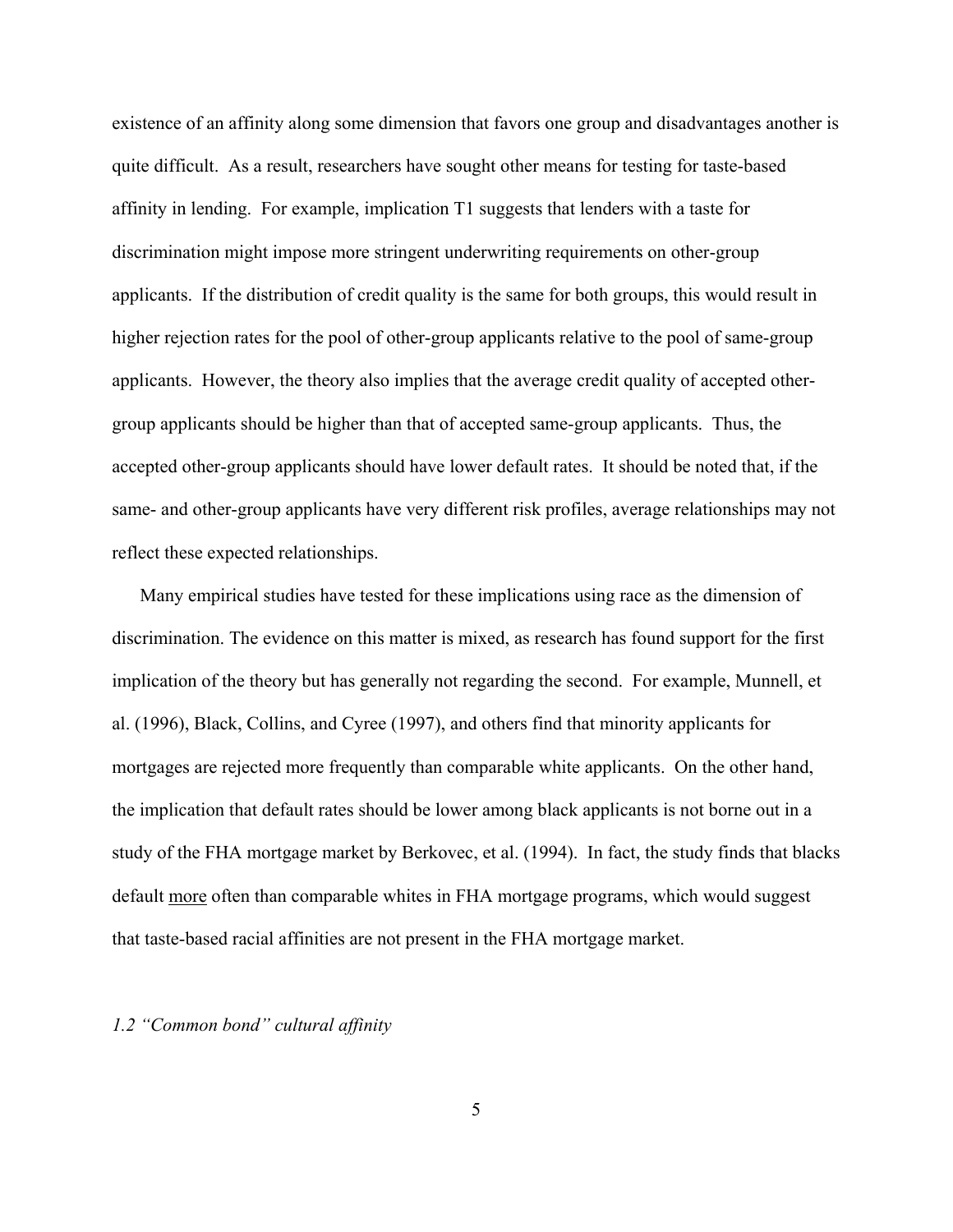More recently, a literature has emerged showing that results equivalent to those that would arise if taste-based discrimination existed can occur even when agents do not have tastes for discrimination. In the context of the debate on the presence of illegal racial discrimination, this argument is important because it introduces the possibility that observed racial differentials in denial rates represent justifiable and legal actions by dispassionate decision-makers rather than illegal activities by unscrupulous lenders.

Here, differential rejection rates are observed if two conditions are satisfied: (1) agents screen applicants before making a decision, and (2) because of their common bond with same-group members, agents can better distinguish between high- and low-quality same-group applicants than between high- and low-quality other-group applicants. Focusing on labor hiring decisions, Cornell and Welch (1996) (hereafter CW) develop a model with these features and show that "people will tend to hire others of their own type even when they have no innate preference for similar people and even when they (correctly) believe that the distribution of quality among people of their own background is no different from the distribution of quality among people of other backgrounds" (p. 544).

This is because the screening leads to the following rank-ordering of applicants: high-quality same-group applicants, all other-group applicants, low-quality same-group applicants. Because they are unable to distinguish between high- and low-quality other-group applicants, agents will assign the average quality of the other-group applicants to every other-group applicant. Since this average quality will necessarily be higher than the low-quality, all other-group applicants will be ranked higher than the low-quality same-group applicants.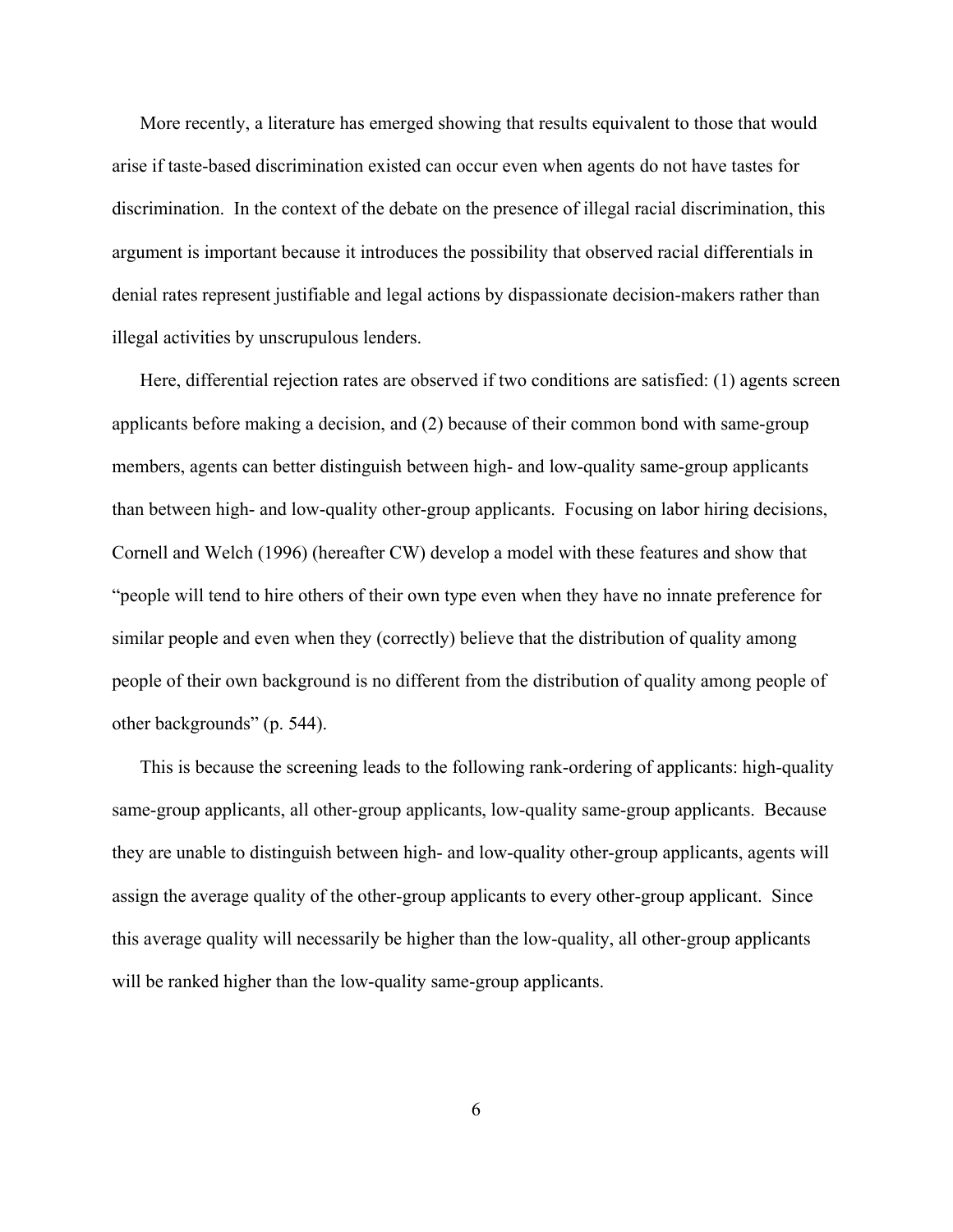CW refer to this "common bond" affinity mechanism as "screening discrimination." For hiring, because the employer will likely hire only a small number of applicants (usually one), screening discrimination will almost always lead to exclusive hiring from among same-group members. More generally, if the cutoff for acceptance of an application is set above the average quality of the other-group applicants, the rejection rates for other-group applicants will exceed those for a comparable pool of same-group applicants. Note that this occurs independent of the number of same-group and other-group applicants.

Calomiris, Kahn, and Longhofer (1994) (hereafter CKL) develop a very similar model that is tailored to lending markets and, as did the research examining taste-based discrimination, focus on race as the dimension of discrimination. CKL assume that lenders (who are primarily white) can more accurately evaluate the credit quality of applicants with similar backgrounds and experiences than those with different histories, i.e. minorities. For minority applicants, then, lenders are forced to do one of two things: gather additional information at extra cost or rely on the less useful information from the application in making a decision. In either case, lenders will theoretically apply more stringent decision rules for minority applicants. CKL show that, in such an environment, denial rates and average default rates will be higher among minorities. Thus, observed rejection rate disparities can be reconciled with the presence of discrimination. CKL call the increased ability to evaluate the credit quality of applicants with similar backgrounds and experiences "cultural affinity." CKL is one of a number of information-based theories, such as Lang and Nakamura (1993), developed in this context.

The CW and CKL models offer the same prediction regarding the predicted pattern of discrimination in lending, namely that white lenders will favor white applicants over minority

7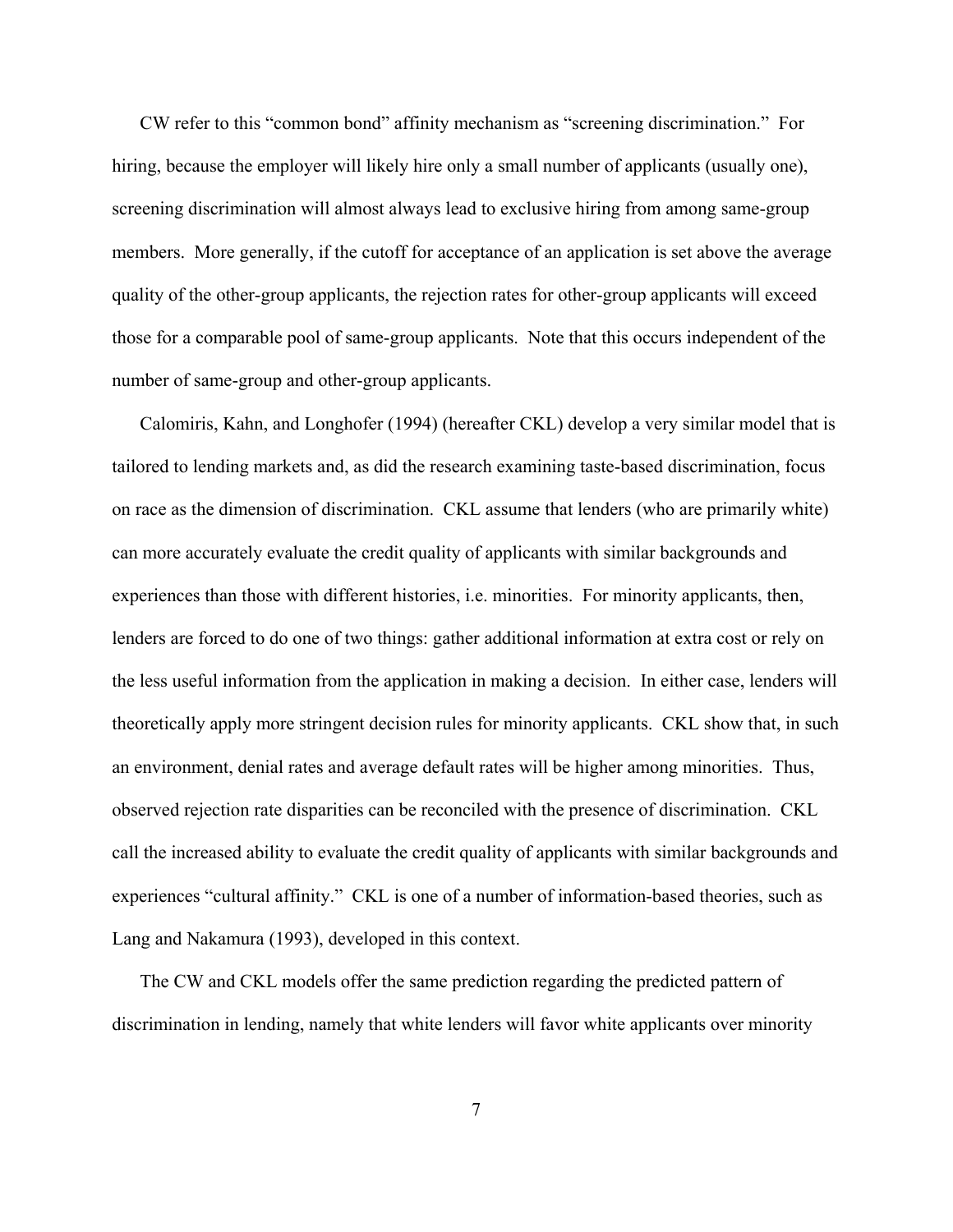applicants. In the presentation of their model, CKL assume for simplicity that all lenders are white. However, given that lenders have different ethnic backgrounds, and if one assumes that affinity operates uniformly across ethnic groups, this result can be generalized as implication B1a.

#### *Implication B1a: Lenders will favor same-group applicants over other-group applicants.*

Implication B1a will hold if lenders establish an approval threshold that exceeds the average quality level of the other-group applicants. Longhofer (1996) shows that, if such a "common bond" affinity operates and the threshold for acceptance is below the average quality level of other-group applicants, lenders have an incentive to discriminate *against* same-group applicants. In the extreme case, where the threshold is set below the average quality for the other-group applicants but above the quality of the low-quality applicants, all high-quality same-group applicants and all other-group applicants are accepted and all low-quality same-group applicants are rejected. Thus, rejection rates are higher for same-group applicants than other-group applicants. This yields a result that is the opposite of implication B1a.

#### *Implication B1b: Lenders will favor other-group applicants over same-group applicants.*

Note that implications B1a and B1b are both consistent with the common bond cultural affinity theory. Both outcomes are possible, with the determining factor being whether the acceptance threshold is set above or below the average quality of the pool of other-group applicants. Thus, general evidence on how lenders treat other-group applicants relative to samegroup applicants is not sufficient to determine whether the common bond hypothesis is relevant for lending markets. It can only yield information suggesting the relative positions of the acceptance threshold and the average quality of the other-group applicant pool.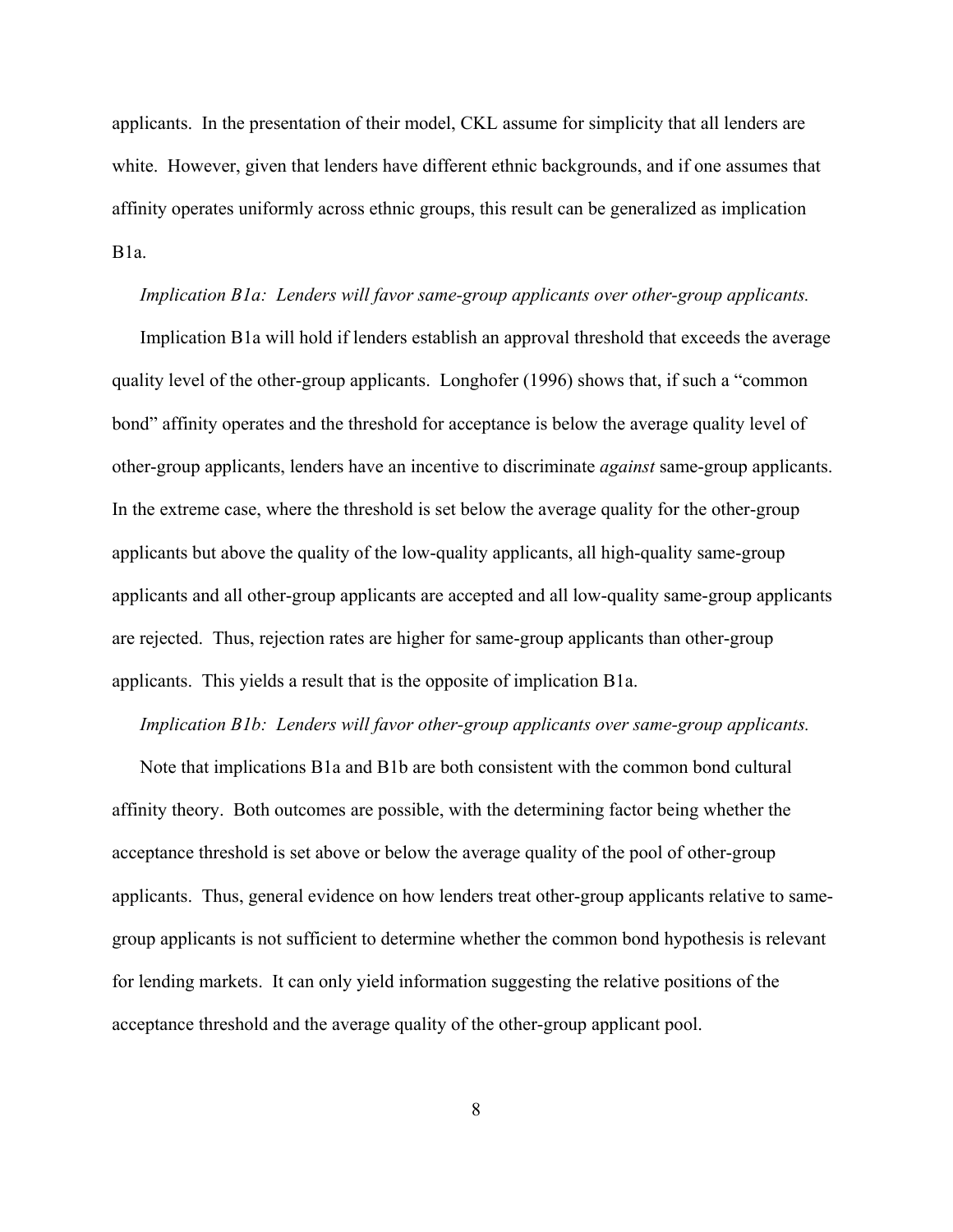As with the taste-based theory, common bond cultural affinity has implications for the treatment of marginal applicants. Given the rank ordering of applicants that the theory implies, another implication of the theory is implication B2.

*Implication B2: Lenders will favor marginal other-group applicants over marginal samegroup applicants.*

To see this, recall that high-quality same-group applicants are preferred to all other-group applicants, who are in turn preferred to low-quality same-group applicants. Clearly, if lenders accept applicants beyond those they can clearly identify as high-quality, low-quality other-group applicants will be accepted before any low-quality same-group applicants. Unlike the evaluation of implications B1a and B1b, evaluations of implication B2 will provide evidence that will either support or refute the theory. If lenders do not favor marginal other-group applicants over marginal same-group applicants, this would suggest that the general framework laid out by CW, CKL, and Longhofer (1996) cannot be used to characterize mortgage markets.

As noted earlier, one would expect applicants to act strategically if they recognized the presence of cultural affinity. In particular, given implication B2, one would expect low-quality same-group applicants to seek out other-group employers or lenders to strategically capitalize on "errors" in the evaluation of their credit quality that other-group lenders make in deciding where to submit an application. This is because these applicants will recognize that same-group employers or lenders will be more able to identify them as lower-quality and thus be more likely to reject their application. For example, only an affinity lender might have negative information about an applicant's experience with transaction accounts, such as patterns of account management (i.e., "bouncing" checks), that may have accrued from the applicant's relationships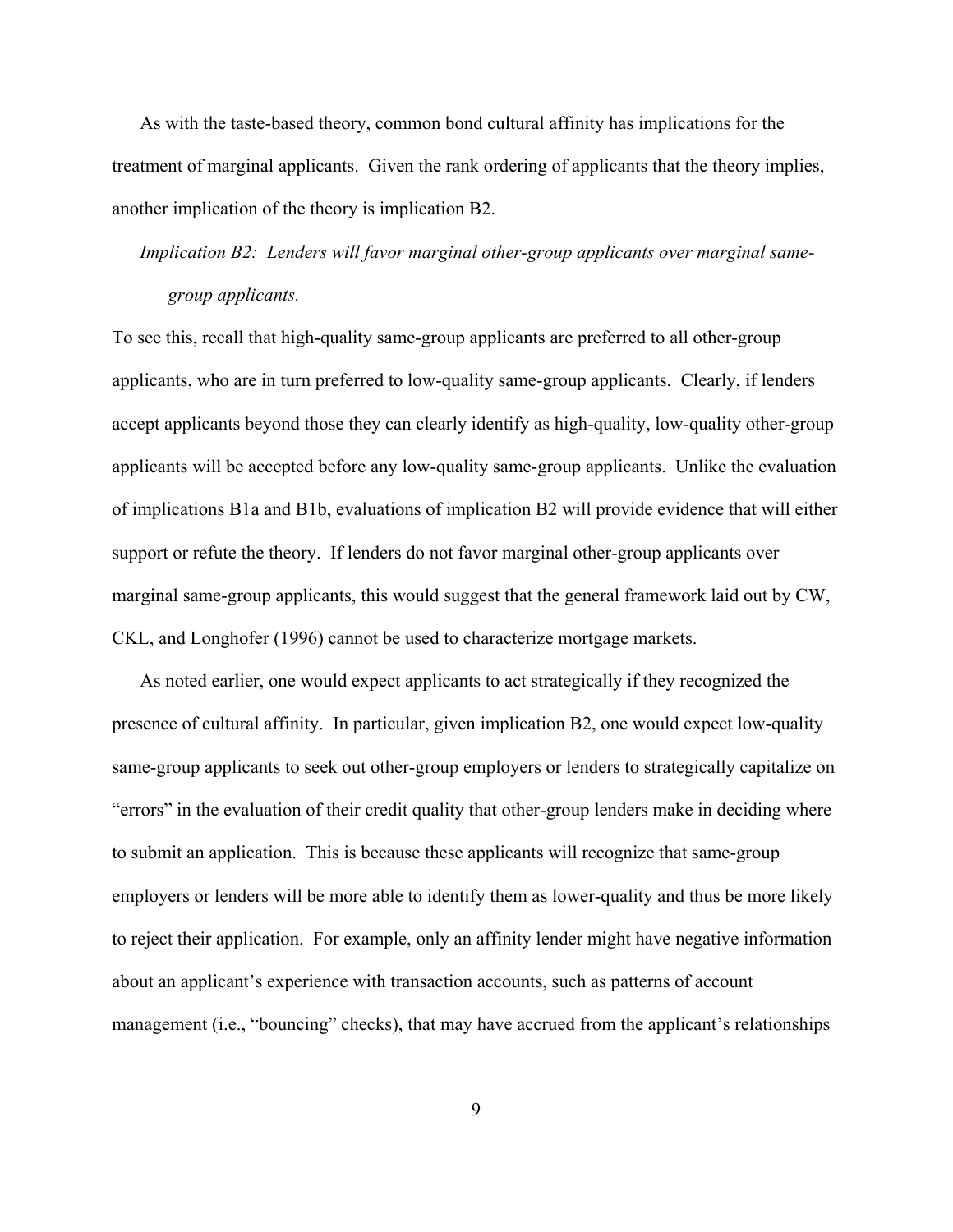with the affinity bank. By applying to the other-group employer or lender, the low-quality applicant will, in effect, be moving from the lowest-ranked group from the perspective of the same-group employer or lender to the middle-ranked group from the perspective of the othergroup employer or lender. This further implication of the common bond models of cultural affinity, involving strategic "errors," thus yields implication B3.

*Implication B3: Marginal applicants will seek out other-group lenders.* 

Like a test of implication B2, a test of implication B3 will provide evidence that can be used to evaluate the common bond theory. Evidence that marginal applicants apply more frequently to other-group lenders would provide strong support for the notion that common bond cultural affinity considerations are important for understanding observed mortgage market patterns. By contrast, evidence indicating that marginal applicants more often apply to same-group lenders would raise questions about the existence of strategic "errors" and, by extension, the appropriateness of this perspective.

#### **2. Empirical Approach**

#### *2.1 A two-stage model of the loan decision*

Munnell, et al. (1996) and others have documented that white lenders favor white applicants over minority applicants after controlling for many differences between the two groups. This evidence is consistent with the view that lenders have a taste for discrimination. Regarding the common bond theory, however, such results are inconclusive. As discussed, this evidence only has implications for where the acceptance threshold lies relative to the average quality of the minority applicant pool. Thus, the previous work is unable to identify the existence of common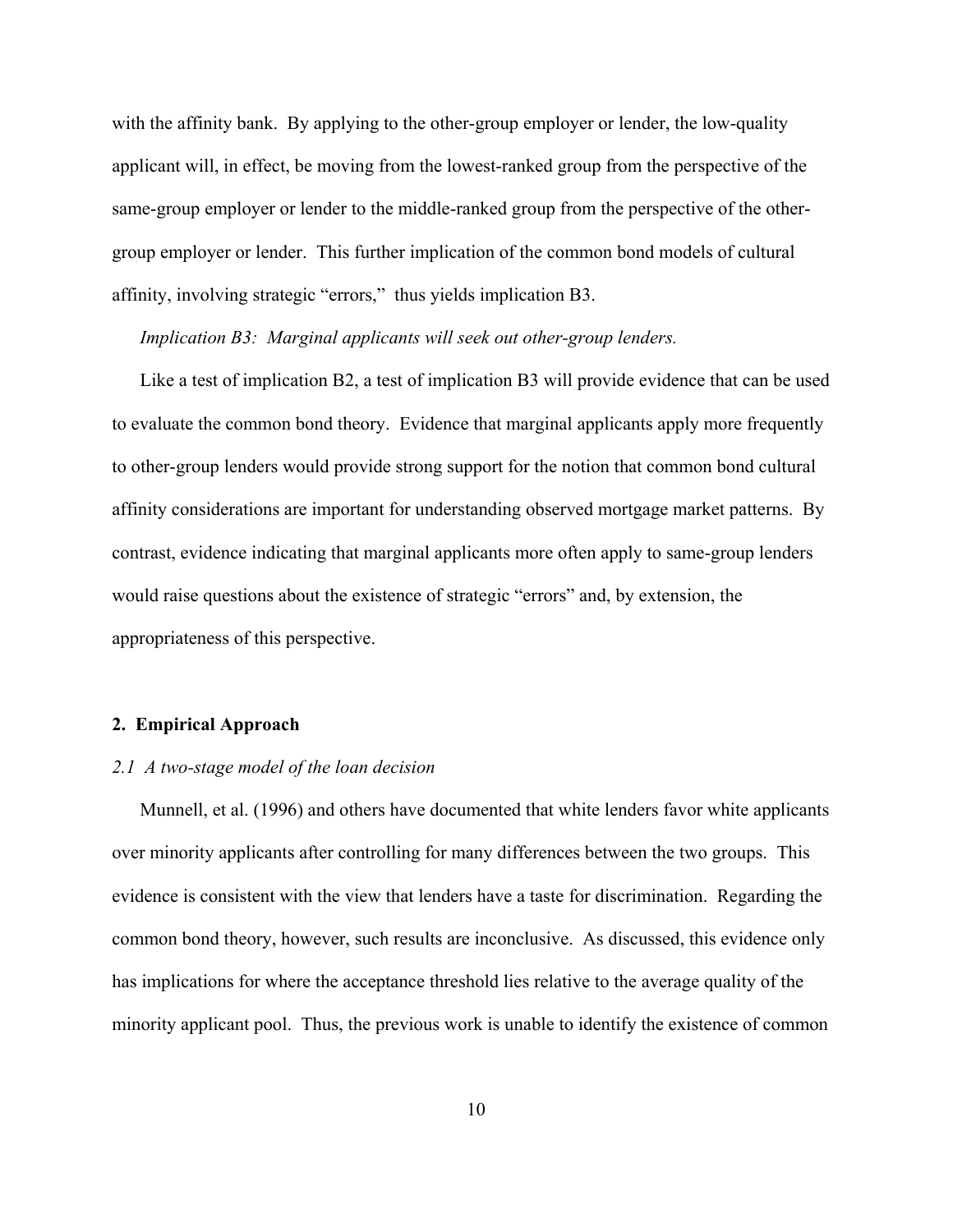bond cultural affinity and therefore cannot address the question of whether observed patterns are likely the result of illegal discrimination on the part of lenders, rational decision-making by lenders, or some combination of the two.

The methodology in this paper features more discriminating tests of the cultural affinity theories that examine the treatment and behavior of marginal applicants. As shown above, such a focus permits a relatively clean assessment of whether observed racial differentials arise from legitimate legal decision-making or illegal discriminatory behavior. The tests capitalize on the fact that, assuming that lenders of a given ethnicity have an affinity for applicants of the same ethnicity, the taste-based and common bond theories of cultural affinity have different implications for the approval (and thus rejection) and application patterns that should be observed for banks with different racial ownership.

To demonstrate this, assume that there are two banks – one white-owned and one minorityowned – that are identical in all other respects. Assume also that the two banks receive loan applications from identical pools of white and minority applicants. Consider the taste-based theory of cultural affinity. In this case, if lenders of a given ethnicity favor applicants with the same ethnicity, then one should observe (i) the marginal white applicants being approved more often than the marginal minority applicants at the white-owned bank, and (ii) the marginal minority applicants being approved more often than the marginal white applicants at the minority-owned bank.

The common bond theory of cultural affinity predicts that the bond will allow the white lender to more easily identify marginal white applicants. Thus, the marginal minority applicants will be approved more often that the marginal white applicants at the white-owned bank.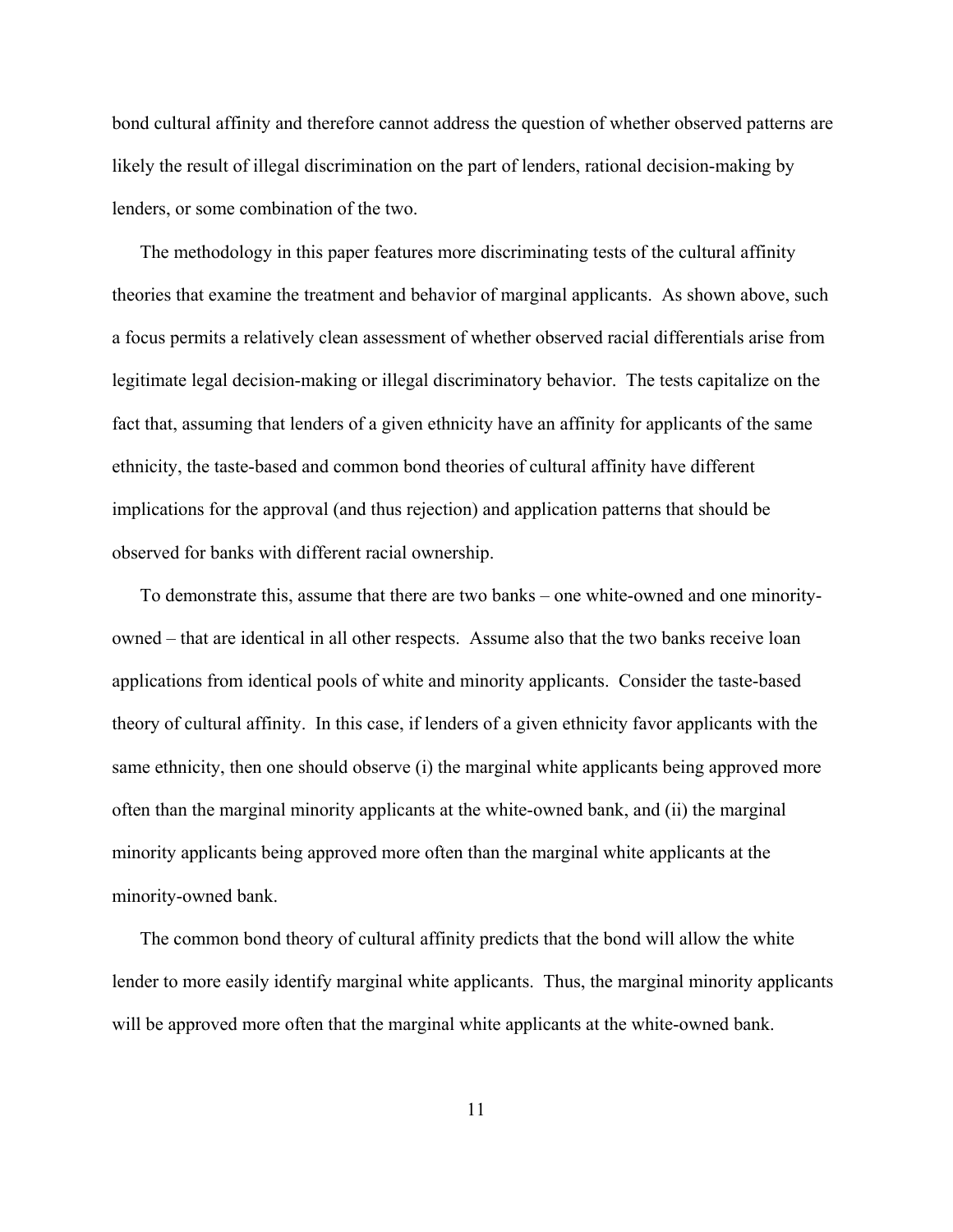Analogously, the common bond theory predicts that, because of strategic "errors," the marginal white applicants will be approved more often than the marginal minority applicants at the minority-owned bank. Using this same approach yields a comparable set of theoretical implications for the predictions T3 and B3 described above. These testable implications, summarized in Table 1, are the focus of the empirical analysis that follows.

This is not the first study to examine cultural affinity by examining the experiences of applicants with marginal credit quality. Hunter and Walker (1996) conduct a test of the hypotheses in table 1 associated with bank actions. They examine whether lenders appear to hold marginal black and Hispanic applicants to higher quantitative standards regarding credit quality and debt obligation ratios than similarly situated white applicants and find evidence that they do–evidence that supports the taste-based version of the theory. However, the single equation model employed by Hunter and Walker (1996) could produce biased estimates, and thus misleading inferences, if applicants do not randomly choose which bank to apply to. The current research considers the possibility for such selection directly and allows for an assessment of the relative importance of this issue.

Clearly, the two sets of hypotheses in table 1 are related, as they emerge from an explicit recognition that application patterns are likely to be influenced by the beliefs that applicants hold regarding their likely treatment by lenders of particular backgrounds. The appropriate empirical test should therefore, to the extent possible, reflect the linked nature of the applicant's decision of where to apply and the lender's decision of whether to approve the application and grant a loan. Tests that examine only the lender's decision, such as those in Hunter and Walker (1996),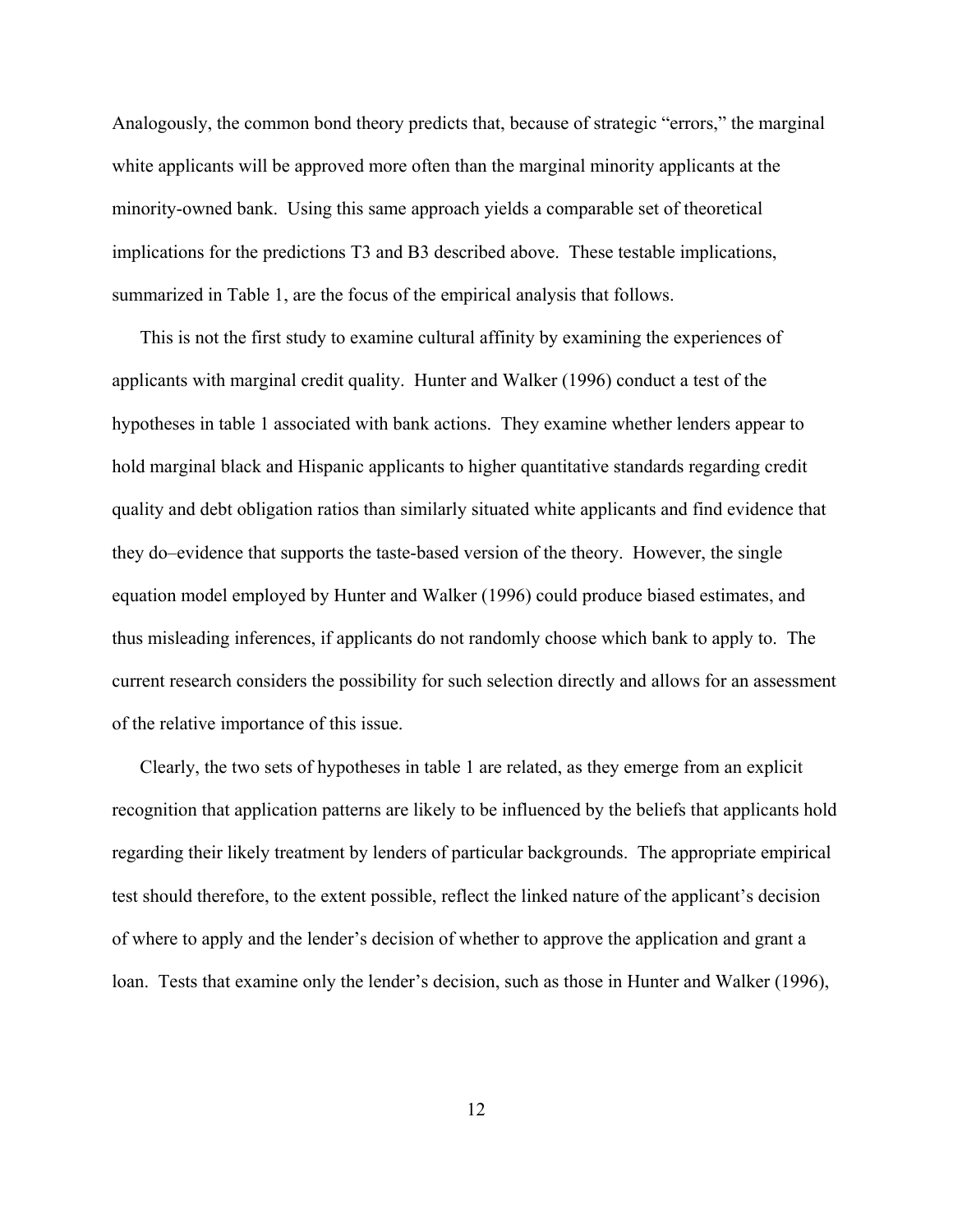will suffer from a selection bias if applicants engage in either type of sorting behavior the theories imply.

The behavioral model underlying the empirical model has two stages. In the first stage, applicants select the bank to which they will submit their mortgage application. This decision is a function of characteristics of both the applicant and the bank. In the current context, the most important characteristics are the race and credit quality of the applicant and the racial background of the bank. In the second stage, given the applicant's decision about where to apply, the bank which receives the application decides whether to approve it or not. This second decision is a function of applicant and bank characteristics as well as locational factors which could impact the lender's ability to recoup losses in the event of a loan default. Again, the key



variables of interest for testing the implications of the cultural affinity hypothesis are the race and credit quality of the applicant and the racial background of the bank.

This framework is implemented using a standard two-equation selection model. The model has the form:

- (1)
- (2)

The first equation represents a reduced-form relationship capturing sample selection, in this case the applicant's decision of where to submit an application, where  $d_i$  is an indicator variable for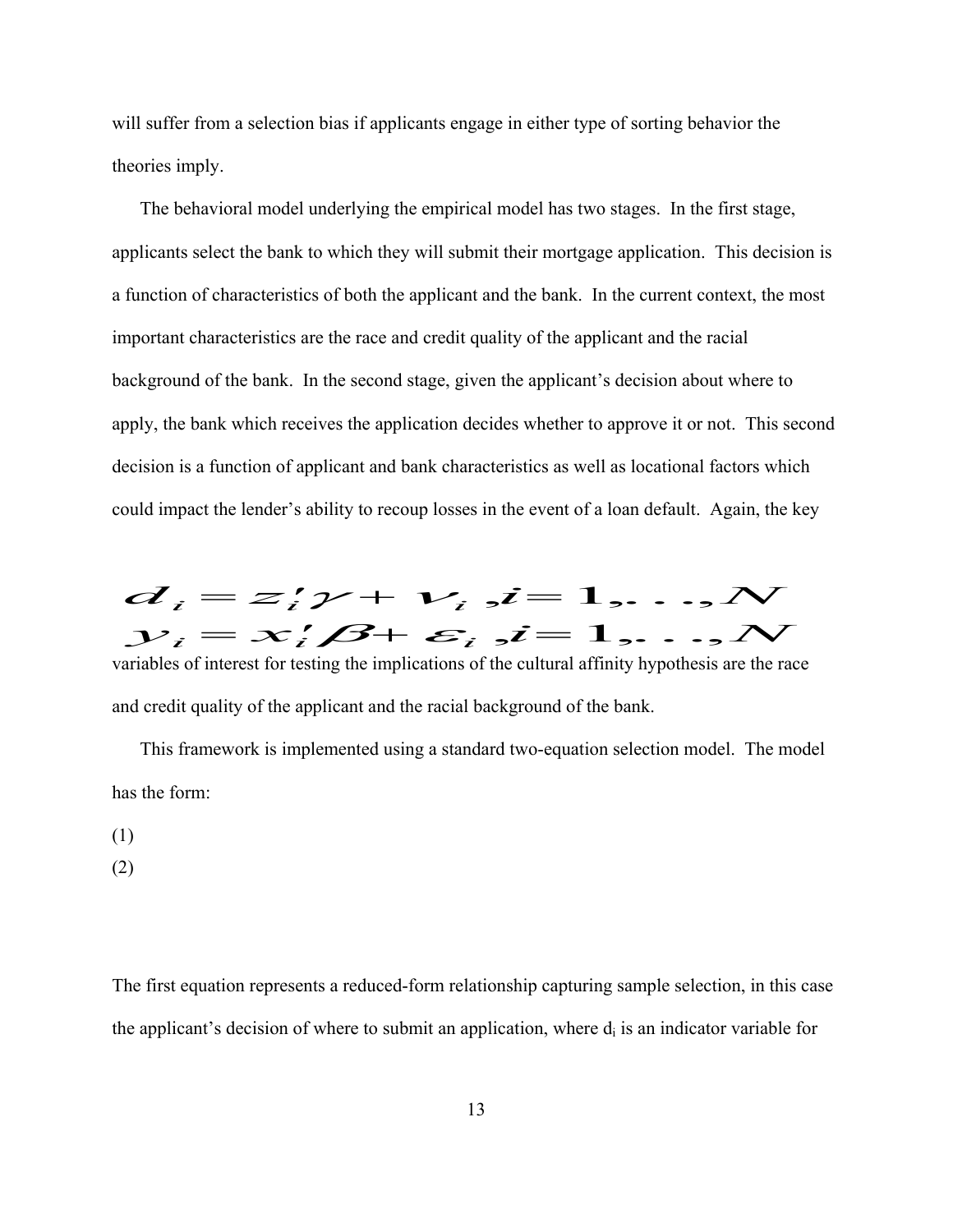whether the applicant chose to apply to a bank,  $z_i$  is a vector of applicant and bank characteristics,  $\gamma$  is a vector of parameters, and  $v_i$  is an error term. The second equation represents the conditional choice relationship, in this case the bank's decision to accept or reject an application given that an application is submitted, where  $y_i$  is an indicator variable that equals 1 if the application was denied,  $x_i$  is a vector of applicant and neighborhood characteristics,  $\beta$  is a vector of parameters, and  $\varepsilon_i$  is an error term. Heckman (1976) has shown that, in the absence of an adjustment for selection, the standard errors from standard OLS or probit estimates of equation (2) will be inflated. To correct for this, equation (2) is estimated including the inverse Mills ratio,

(3)

as an additional independent variable, where  $\phi(\cdot)$  is the cumulative distribution function,  $\Phi(\cdot)$  is the standard normal density, and is the variance of  $\nu$  in equation (1). The two-equation system is estimated by full information maximum likelihood. While the current application of the selection model differs from the standard application in that different agents act at the two decision points, the econometric principles underlying the models are identical.

## *2.2 Modeling the applicant decision*

In the first stage of the behavioral model, applicants must choose whether to apply to a minority-owned or white-owned bank. As discussed earlier, the cultural affinity hypotheses imply that this choice will depend importantly on the interaction of the applicant's race, the applicant's credit quality, and the bank's race. The z<sub>i</sub> vector therefore includes eight interactive indicator variables crossing (i) the applicant's race, (ii) whether applicant was of marginal credit quality, and (iii) the bank's race. This specification allows for a direct comparison of the se crossing (i) the applicant's race, (ii) whether applicant was of margine bank's race. This specification allows for a direct comparison of the bank's race. This specification allows for a direct comparison of the bank'  $\frac{f}{f}$  and  $\frac{f}{f}$  are the set of  $\frac{f}{f}$ 

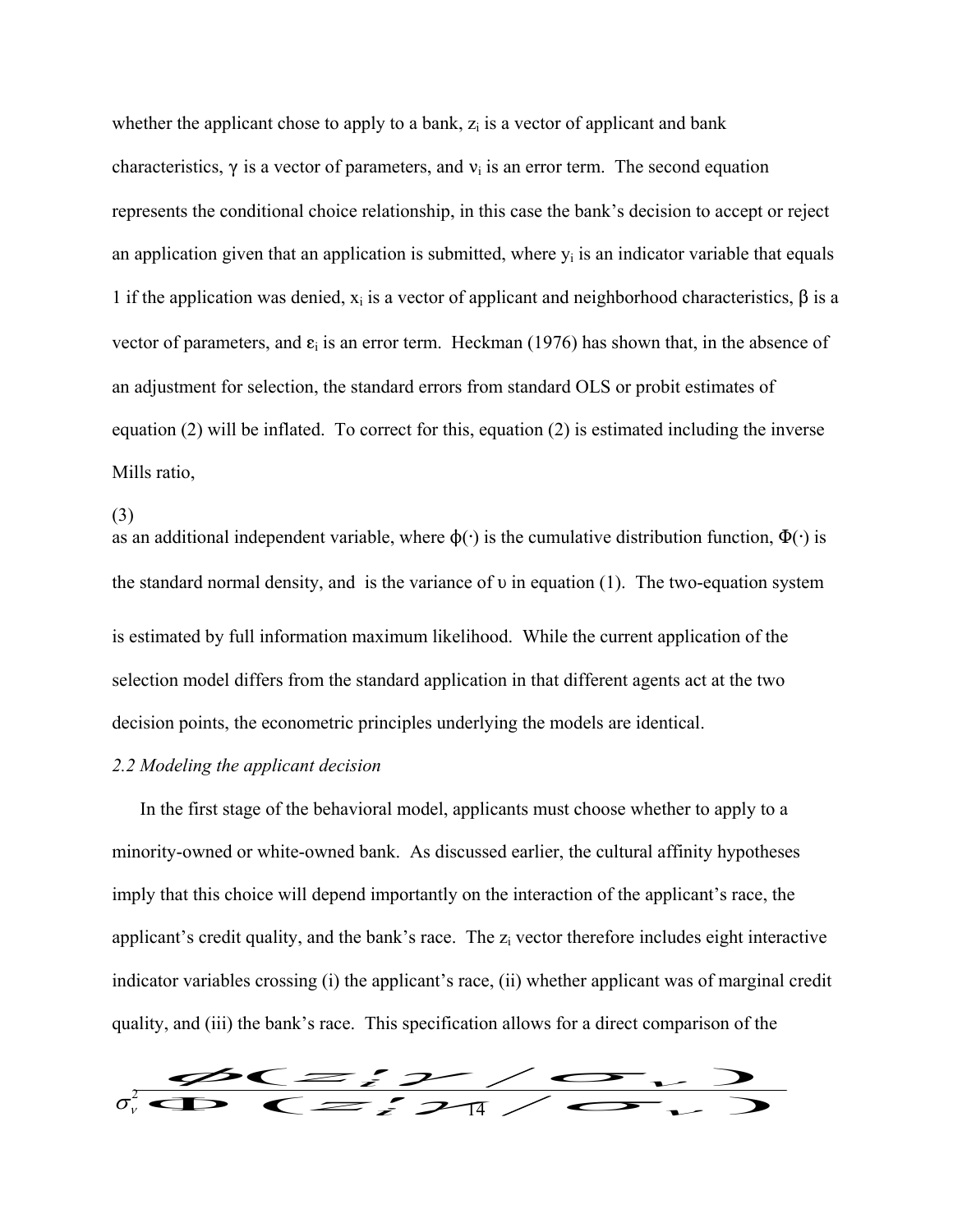likelihood that marginal applicants choose to apply to banks of the same racial background as opposed to banks of a different racial background. The sign and significance of the coefficients on these variables will provide the evidence by which the predictions of the taste-based and common bond forms of the cultural affinity hypothesis can be evaluated.

Aside from the bank's racial character, the choice of where to apply will also depend on other bank characteristics. An important consideration is convenience, as banks located closer to an applicant may be more likely to receive the applicant's application. As will be discussed below, proximity is accounted for through the process by which the banks in the sample were selected. Aside from location, banks will differ in their "product accessibility." That is, some banks will be more active in the mortgage market than others and, as a result, will be have a higher likelihood of being selected by prospective applicants. To capture these differences, regressors in the selection equation (2) also include a number of other bank characteristics, including loss reserves as a fraction of assets, mortgages as a percentage of assets, core deposits as a percentage of assets, and return on assets, as proxies for a bank's level of mortgage market activity.

#### *2.3 Modeling the lender decision*

Given the applicant's decision of where to apply, the selected bank must decide whether to originate a loan or deny the application. As with the first stage decision, the cultural affinity theories suggest that the applicant's race and credit quality as well as the bank's race will be important factors. As with the bank choice equation, the empirical specification for the lender decision includes eight interactive terms that cross applicant race, applicant credit quality, and bank race. In this case, the specification allows for a comparison of how lenders treat marginal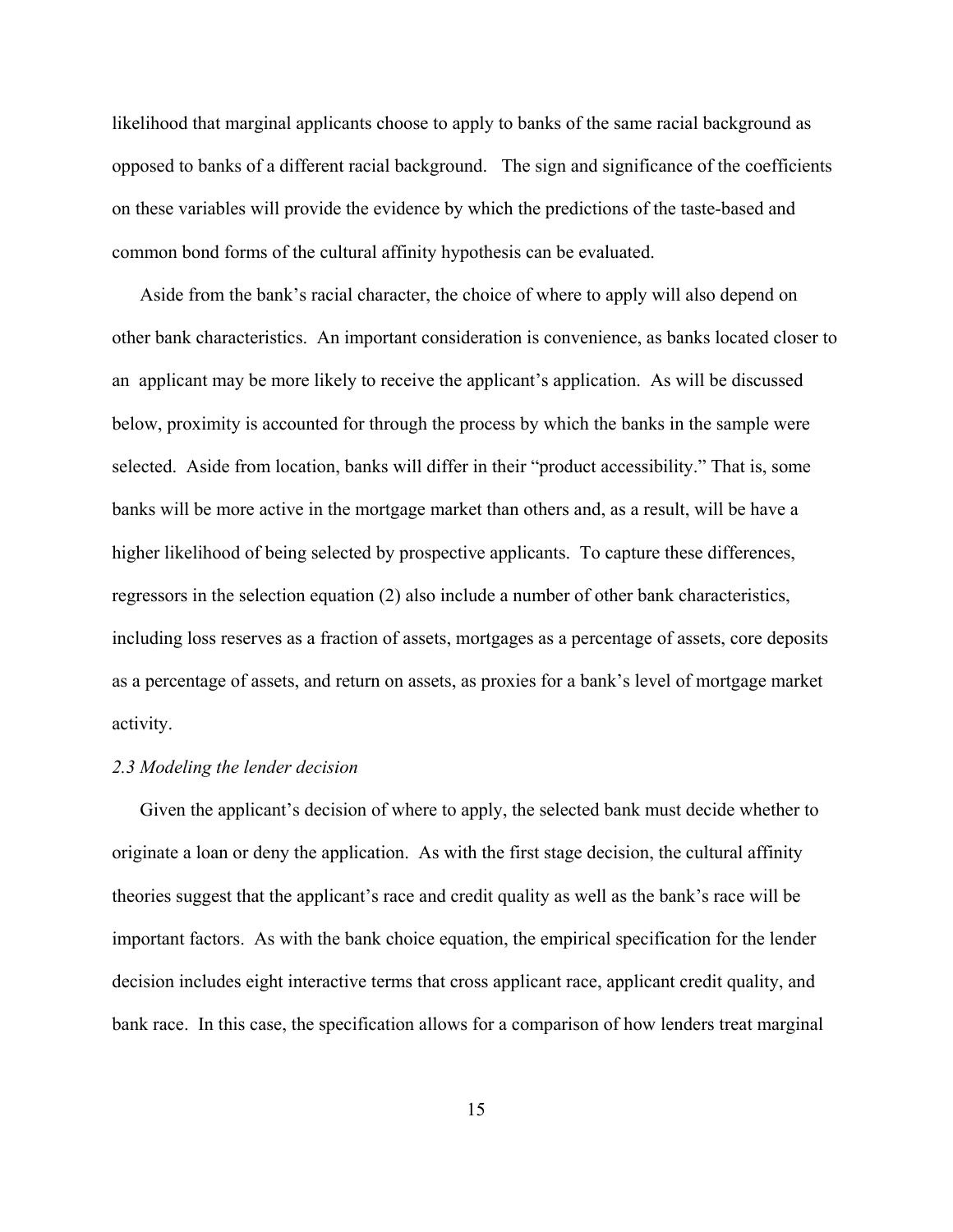applicants of different races and will form the basis of our evaluation of the decision-based predictions of the two cultural affinity theories.

A number of other factors can also influence such a credit decision, including various application and location-based characteristics. For credit granting decisions, a key application characteristic is the credit quality of the prospective borrower. Unfortunately, the data lack important applicant information, such as credit history, that has been shown to be reflective of applicant creditworthiness. Thus, the approach is unable to fully approximate the information set lenders have when making credit decisions. A scoring procedure (described below) to identify applicants as being of marginal credit quality is used to mitigate this shortcoming somewhat.

The  $x_i$  vector also includes five variables describing various aspects of the location of the property to be purchased. These include percent of units in the tract that are rental units, percent of units in the tract that are vacant, percent of tract residents with income below the poverty line, percent of tract residents who are minority (black, Asian, Hispanic), and the median age of the housing stock in the tract. Assuming property values are influenced by the condition of the surrounding neighborhood, these variables provide a measure of the likelihood that the property underlying the mortgage will retain its value, an important consideration for a bank if the loan defaults.

#### *2.4 Identifying marginal applicants*

For the tests of both stages, one must define a marginal applicant. Ideally, one would use an applicant's credit history, often represented by a credit score, as a measure of an applicant's quality. Unfortunately, credit scores are not typically available in public data and so a different approach is taken. All applicants are given a "score" representing their predicted probability of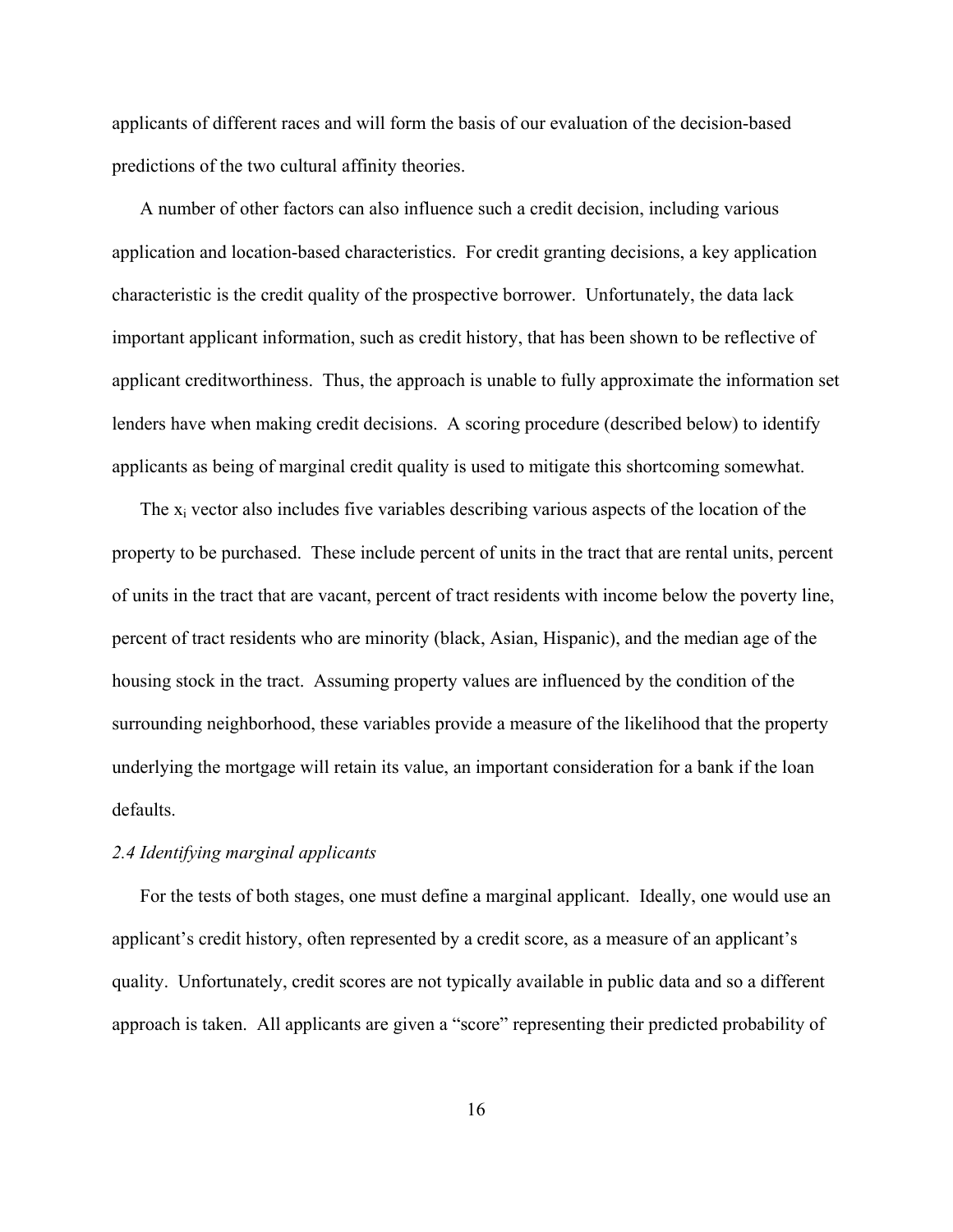rejection, and those applicants with relatively high scores are considered to be marginal. Estimated probabilities of rejection are based on coefficients obtained from estimating

#### (4)

using a sample including all applications in a given year to all banks in the sample that were either approved or rejected. Fitted values ("scores") are obtained for all applicants, regardless of whether the application was ultimately approved or rejected, and applicants are then ranked based on these values. The 25 percent of applicants with the highest scores are considered to be marginal applicants. To assess the robustness of this approach, the top 10 percent and the top 50 percent of scores are also used to define "relatively high" in separate runs. The results are qualitatively identical as when the top 25 percent were used.

# **3. Data**  $REJECTED_i = \alpha + \beta_1 LOANAMT_i + \beta_2 (LOANAMT/INCOME)_i + \varepsilon_i$

To construct the data, a sample of black-owned and Asian-owned banks is first identified using reports made by banking institutions to the U.S. Department of the Treasury. Only banks that had reported to the U.S. Department of the Treasury as being majority-owned by blacks or Asians are included in the sample. Using data from the Federal Reserve Board's National Information Center (NIC) and information on the location of bank branches included in annual Summary of Deposit filings, these black-owned and Asian-owned banks are matched with comparable white-owned banks (also called "peer" banks). To be included as a peer in the sample, the white-owned bank is required to have a head office or branch in the same state and county as the head office or branch of a minority-owned bank. Additionally, relative to the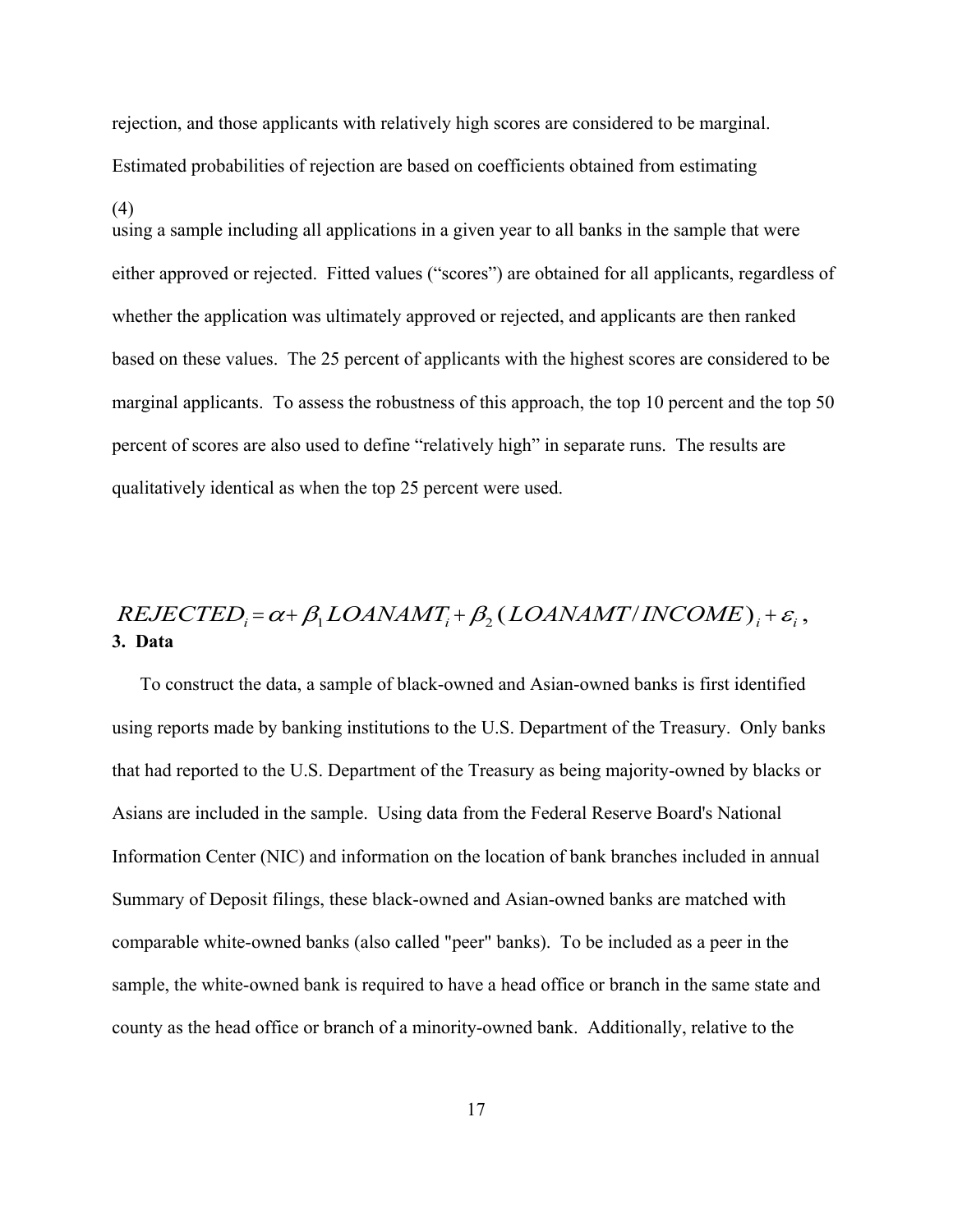minority-owned banks, the white-owned peer bank has to be similar in size, defined as having total assets between 50 percent and 200 percent of the minority-owned bank's assets. This relatively wide asset range is required to obtain a sample size that permitted econometric analysis, as only those minority-owned banks with at least one matching white-owned institution are included in the sample. For those minority-owned banks with multiple peer banks, only the three closest matches (by asset size) for a given minority-owned bank are included. One Asianowned bank with peer banks satisfying our match criteria was omitted from the final sample because its extremely high denial rate for white applicants made it an obvious outlier. This bank subsequently was investigated for suspected violations of anti-discrimination laws.

The analyses are run separately for 1994 and 1995. For 1994, the final sample includes 35 minority-owned and 92 white-owned peer banks (table 2). The corresponding numbers for 1995 are 40 minority-owned and 106 peer banks. In both years, Asian-owned banks are concentrated geographically. The Asian-owned banks in the sample are from only 5 states, and nearly half of the banks in the sample operate in California. By contrast, the black-owned banks are more geographically distributed, as eighteen states are represented in the sample. Black-owned banks do, however, tend to be located in Southern states. There are 30 state-county office location matches in 1994 and 42 such matches in 1995 (not shown). For each year, about four-fifths of the minority-owned banks in the sample have three white-owned peers. (In some cases a single white-owned peer bank matches with more than one minority-owned bank.)

For this research, only conventional home purchase loans are considered. Loan application data for the minority-owned and peer banks, contained in the Home Mortgage Disclosure Act (HMDA) data records, comprise the baseline data. Passed in 1975 and most recently revised in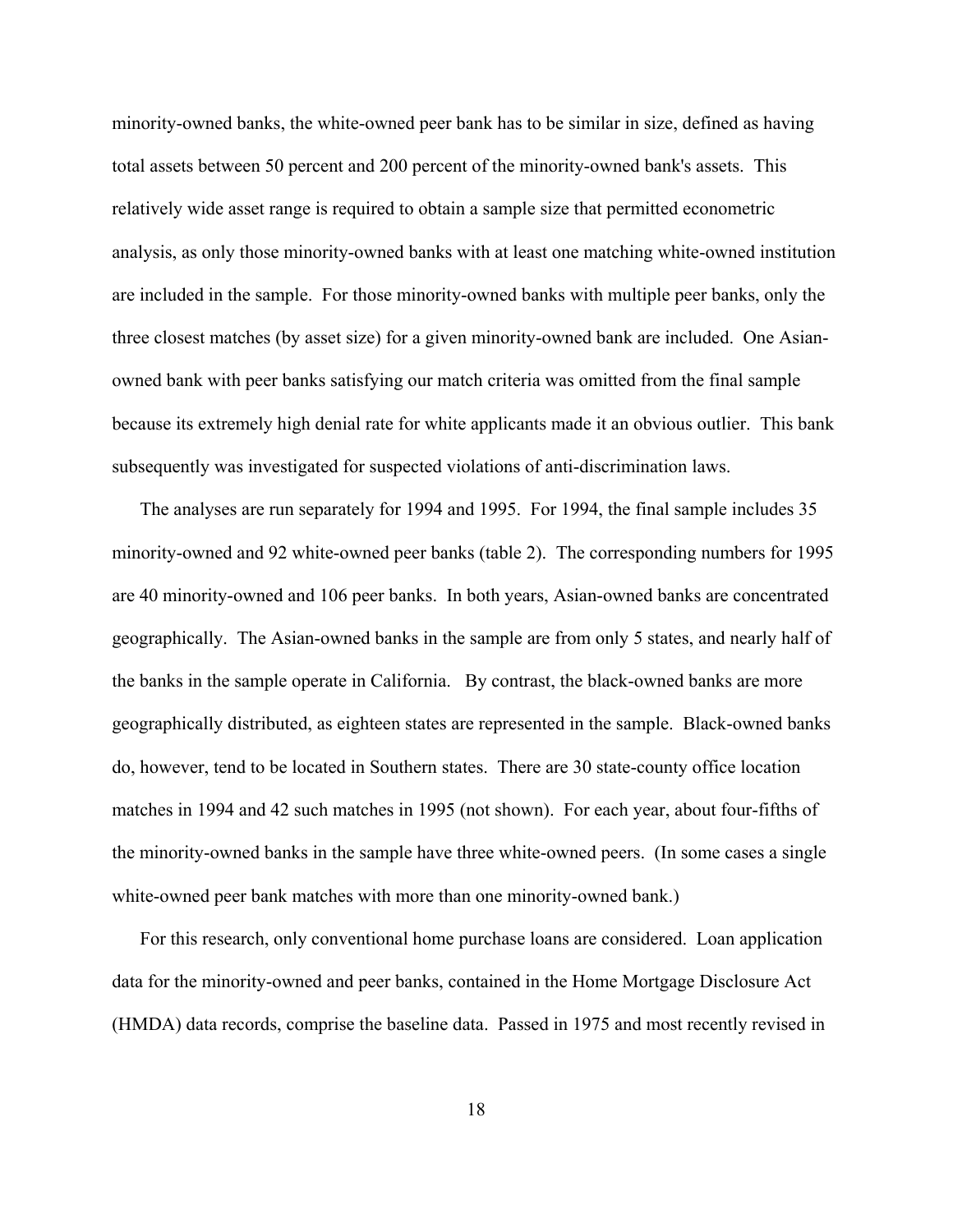1995, HMDA requires that all covered depository institutions report specified information on all mortgage applications they receive each calendar year. The HMDA data include information on all applications for mortgage loans to purchase, refinance, and improve homes submitted to an institution over a given calendar year. This information includes selected characteristics of the loan application and of the borrower, as well as the disposition of the application. For more details on HMDA, see Canner and Smith (1991).

The other variables used in the analysis are from various sources. Bank characteristics are drawn from end-of-year 1994 and 1995 Reports of Condition and Income (Call Reports). Information on loan applications submitted to minority-owned and peer banks is obtained from the HMDA data. Data on census tract characteristics are obtained from estimates by the Department of Housing and Urban Development provided with the HMDA data.

The distribution of applicants and disposition of applications for conventional home purchase loans among minority-owned banks and their peers in the baseline samples for 1994 and 1995 are shown in table 3. The data indicate that, even after controlling for the fact that both banks have offices located in the same state and county, minority-owned banks draw their applicant pool from a very different segment of the population than their peer banks. As compared with their peers, minority-owned banks receive far more applications from minority applicants, neighborhoods with high minority concentrations, and lower income neighborhoods; to a lesser extent, they receive more applications from lower income applicants.

Table 3 also shows the denial rates for applicants with different characteristics. Minorityowned banks and their peers have similar patterns of application rejections. Black and Hispanic applicants, lower income applicants, and applicants from high minority or lower income areas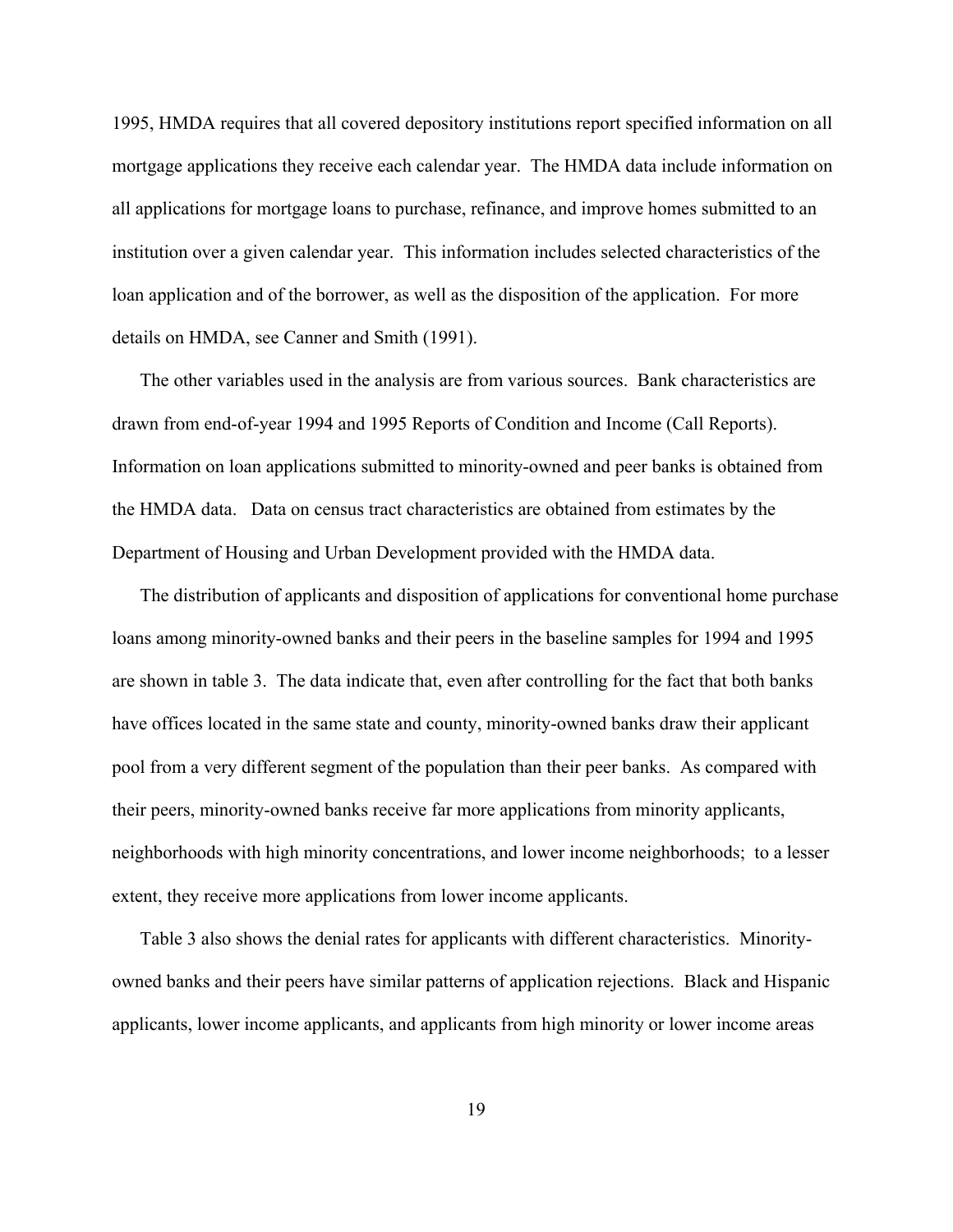are more likely to have their applications rejected at both minority-owned and peer banks. Despite these similar general patterns, however, minority-owned banks have higher denial rates than peer banks in nearly every subcategory. Only among Asian applicants and applicants whose race was unidentified were denial rates higher at peer banks.

Differences between minority-owned banks and white-owned peer banks are also apparent when one considers the loan and location characteristics of the applications the banks receive. As shown in table 4, despite the fact that (by construction) the banks have similar asset, mortgage, and profitability profiles, their loans are quite different. On average, minority-owned banks originate smaller loans, extend loans for properties located in census tracts with higher rental rates, vacancy rates, poverty rates, and minority populations, and operate in census tracts with older housing stocks. Loans originated by black-owned banks have higher loan amount-toincome ratios that loans originated by peer white-owned banks. Asian-owned banks have the opposite relationship relative to their peers.

To estimate equations (1) and (2), the data are transformed to reflect each applicant's choice set prior to deciding which at bank to submit an application. The data include one observation for each bank an applicant could have submitted an application to. Thus, an applicant to a minority-owned bank can appear up to four times in the data, once for the choice that was made and up to three times for the peer bank choices that were not made. Likewise, an applicant to a white-owned peer bank appears in the data multiple times, once for bank where the application was submitted, once for the minority-owned peer that was not chosen, and once for each of the (up to two) other white-owned peers to the minority-owned bank that was not chosen.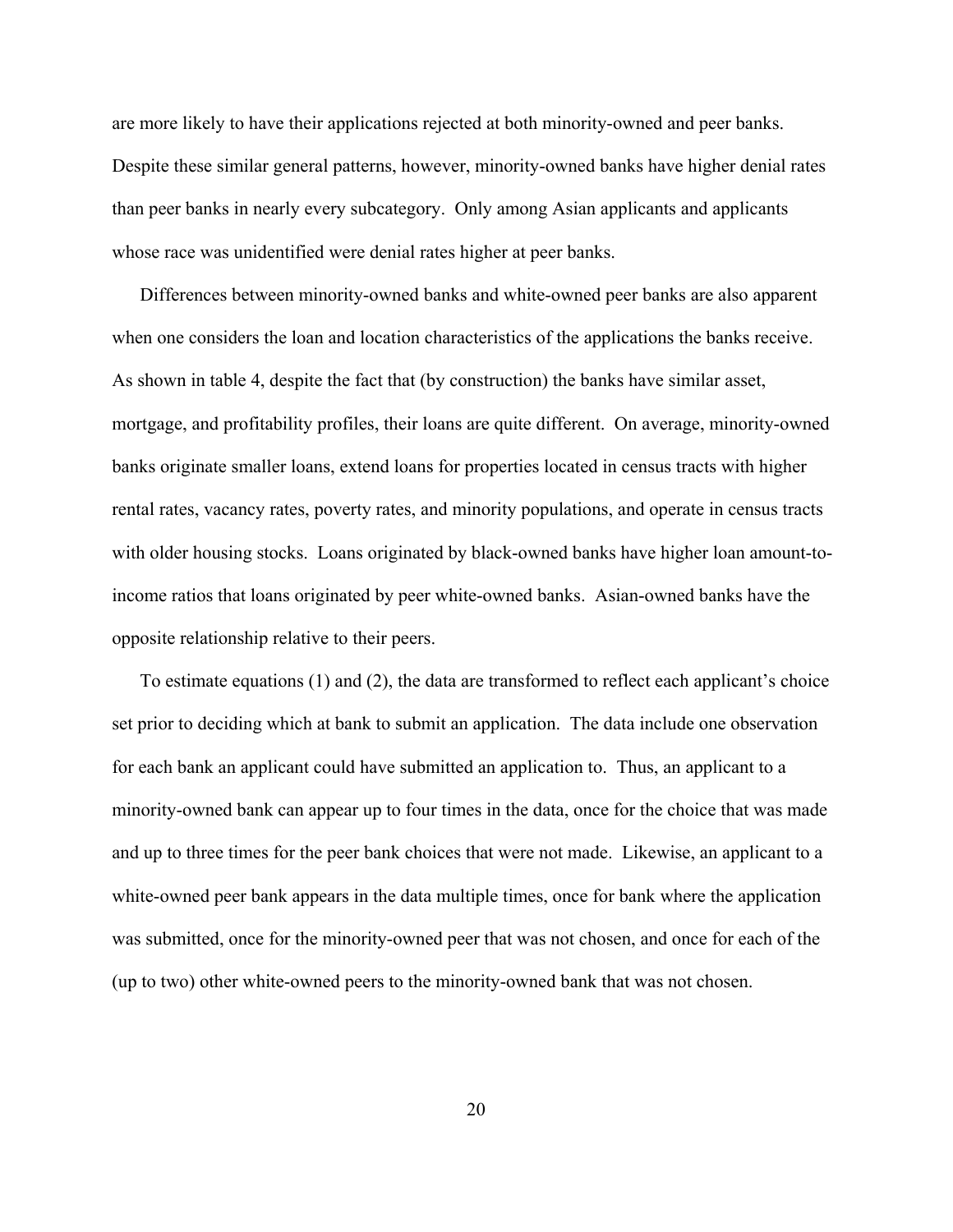#### **4. Results**

Because one might expect different affinity effects depending on the race of the bank ownership, minority-owned banks are sorted according to the race of the owners and estimates of equation (1) are obtained separately for black-owned banks and comparable white-owned banks and for Asian-owned banks and comparable white-owned banks. The small numbers of Hispanic-, multiracially-, Native American-, and women-owned banks preclude their consideration in the analysis. The tests assume that, in the absence of cultural affinity, treatment of applicants is identical across banks with owners of different races.

The operating assumption for all the analyses is that lenders of a given ethnicity have an affinity with applicants of that ethnicity. Thus, by assumption, white-owned banks have an affinity with white applicants, black-owned banks have an affinity with black applicants, and Asian-owned banks have an affinity with Asian applicants. Alternatively, it could be argued that all banks have an affinity toward white applicants, given that whites make up the bulk of all applications. If so, then no differences would be expected in the treatment of white applicants across banks with different racial ownership. Regarding Hispanic applicants, having no prior expectations, I assume that Hispanics have no affinity with any of these groups; thus no differences in treatment are expected.

#### *4.1 Results for sample of Asian-owned banks and peers*

Table 5 shows the estimates of the two-equation system for Asian-owned banks and their peers. The first two columns in the table show the results using the 1994 data; the final two columns show estimates using the 1995 data. Non-white, non-Asian applicants who do not have marginal credit quality and who applied to a white-owned bank are the omitted category.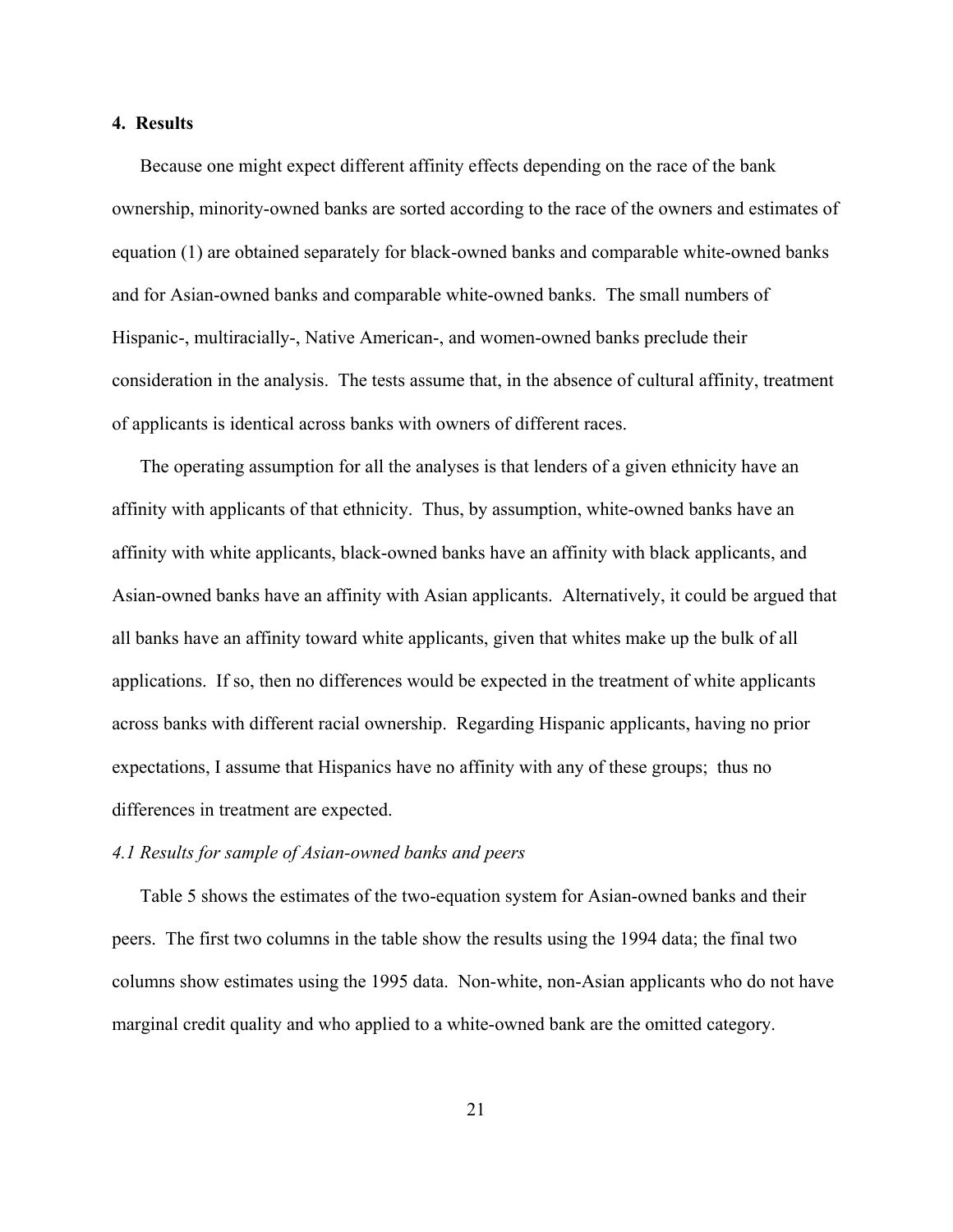Beginning with the bank choice equation, there are two results of note. First, in 1994 marginal white applicants are less likely to apply to Asian-owned banks than other applicants. Such applicants are so disinclined to apply to Asian-owned banks that there are too few to permit estimation in the denial equation. Importantly, tests indicate that marginal white applicants in 1994 are significantly less likely to apply to Asian-owned banks than to white-owned peer banks  $(\chi^2=9.17, p=0.003)$ . The second key finding involves the application patterns of marginal Asian applicants in 1995. Such applicants are significantly less likely to apply the white-owned banks than they are to apply to Asian-owned banks ( $\chi^2$ =5.36, p=0.02).

Recalling that the taste-based form of the theory predicts that one should observe more frequent same-race application patterns among marginal applicants (that is, marginal Asians applying relatively more frequently to Asian-owned banks and marginal white applicants applying more frequently to white-owned banks) while the common bond form predicts that, because of strategic "errors," one should observe more frequent cross-race application patterns, these results suggest that, if any cultural affinity is at work, it is the taste-based form. The results of this analysis strongly contradict the predictions of the common bond theory. However, it is important to recognize that the evidence does not directly affirm the predictions of the tastebased formulation of the theory; none of the coefficients on the same-race application choice variables are statistically different from the coefficients on interactions that are not believed to involve any form of cultural affinity, although they are positive in 3 of 4 cases.

The results do indicate that creditworthy applicants are generally more likely to submit mortgage applications to banks with owners of the same ethnic background. Asian applicants of relatively good credit quality tend toward Asian-owned banks and away from white-owned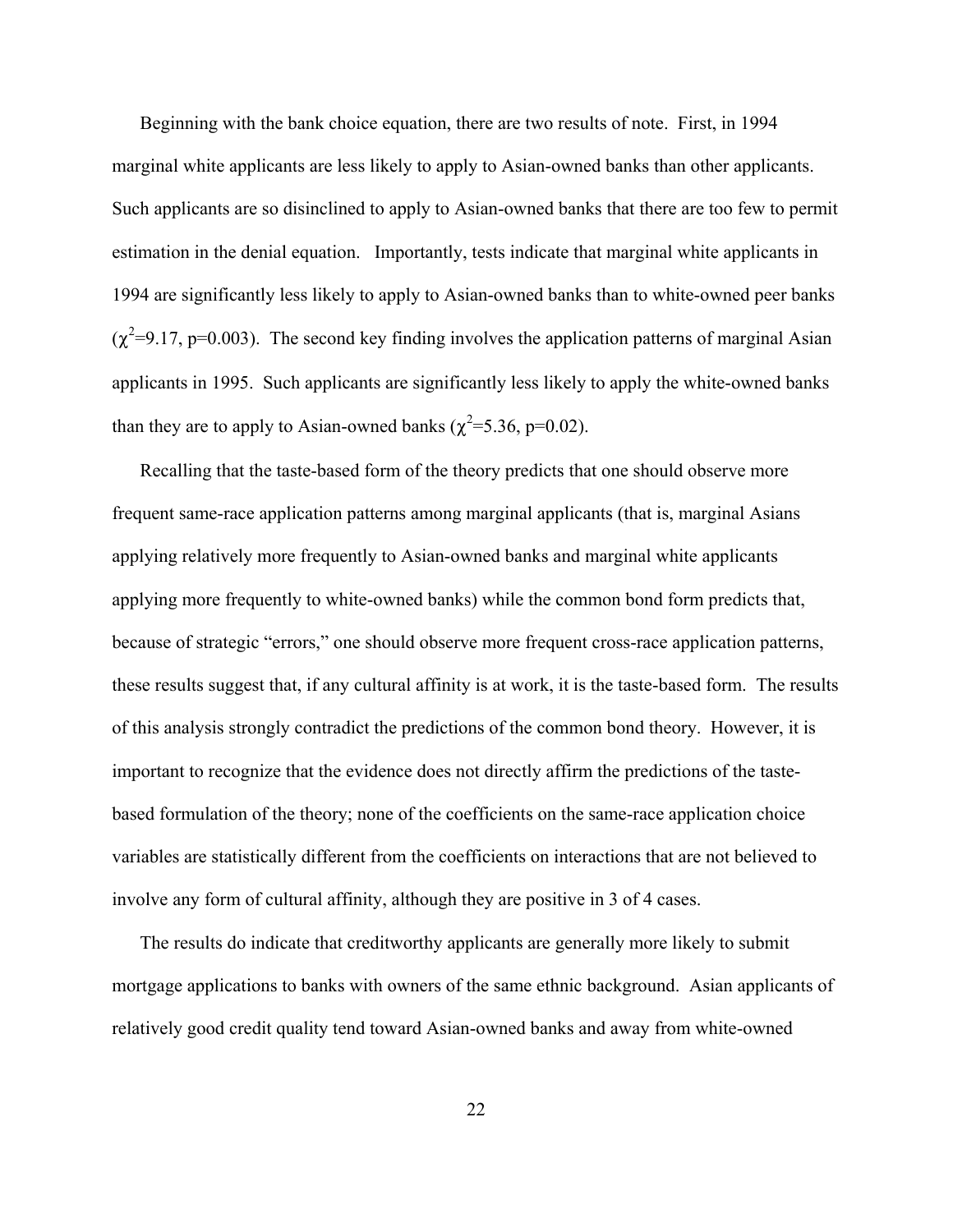banks, and white applicants of relatively good credit quality tend toward white-owned banks and away from Asian-owned banks. While insufficient to draw conclusions about common bond cultural affinity, such a pattern is consistent with a taste-based view of cultural affinity.

Turning to the denial equation, the evidence suggests that banking institutions do not treat marginal applicants differently based on the similarity of the applicant's racial background. Although the coefficients indicating higher denial rates for marginal white and marginal Asian applicants at white-owned banks in 1995, the coefficients on the other marginal variables are also positive, resulting in our inability to conclude that there are race-based differences in treatment. Tests comparing the denial probabilities for marginal white and Asian applicants to white-owned banks show that they are statistically indistinguishable ( $\chi^2$ =0.25, p=0.62). Tests yield similar results for Asian-owned banks ( $\chi^2$ =0.11, p=0.74). The 1994 data show no significant differences along these dimensions. In short, the data on denials of marginal applicants do not offer support for either the taste-based or common bond formulation of cultural affinity.

#### *4.2 Results for sample of black-owned banks and peers*

Table 6 shows the results for runs of the same analysis using the black-owned bank and peer groups samples for 1994 and 1995. The bank choice results largely mirror those for the Asianowned bank sample. There is evidence suggesting that marginal black applicants are more likely to apply to black-owned banks than to white-owned banks in 1994, as the difference between the coefficients on these two variables is statistically different from zero ( $\chi^2$ =6.78, p=0.01). This contrasts with the predictions of the common bond form of the theory. However, aside from this there is little support for either the taste-based or common bond forms of cultural affinity in the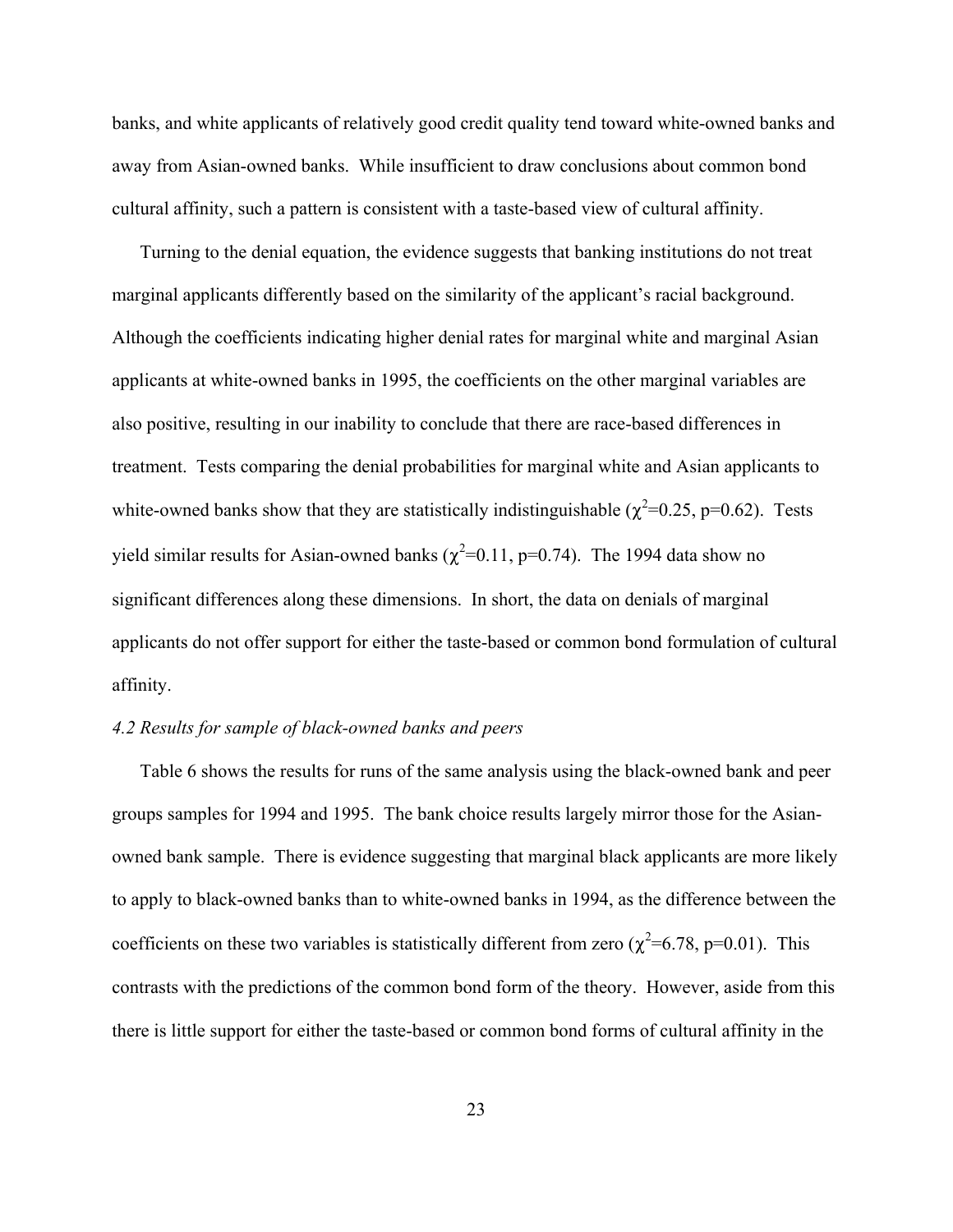bank choice equations. Marginal applicants do not have application patterns that are significantly different from populations not thought to be affected by cultural affinity. In addition, marginal white applicants have comparable likelihoods of applying to white-owned and black-owned banks in 1995 ( $\chi^2$ =1.15, p=0.28). Moreover, the 1995 estimates for marginal black applicants do not show the same significant difference in propensities to apply to black-owned and white-owned banks seen in the 1994 data ( $\chi^2$ =2.25, p=0.13).

In 1994, small numbers of marginal white applicants preclude the estimation of denial results at black-owned banks. Unlike the case for the Asian-owned bank sample in 1994, where marginal white applicants clearly chose not to apply to Asian-owned banks, the small number of marginal white applicants is due to the small number of marginal white applicants overall and does not represent a implicit selection mechanism. The point estimate for the likelihood that marginal white applicants choose to apply to black-owned banks in the bank choice equation is positive, although with a large variance.

The results for the denial equation are quite similar to those for the sample of Asian-owned banks and their peers in that the coefficients on the marginal applicant variables and do not suggest that either form of cultural affinity exists. Applications from marginal applicants have comparable likelihoods of being denied, independent of the race of the applicant and the race of the bank. Rather, the results suggest that race is decidedly a non-factor. Only risk seems to be associated with differences in denial probabilities and in the expected way.

The results here differ somewhat from those of Black, Collins, and Cyree (1997), who find that black-owned banks are significantly more likely to reject black applicants. The analysis here suggests that risk may play a large role in driving their results, as differences are not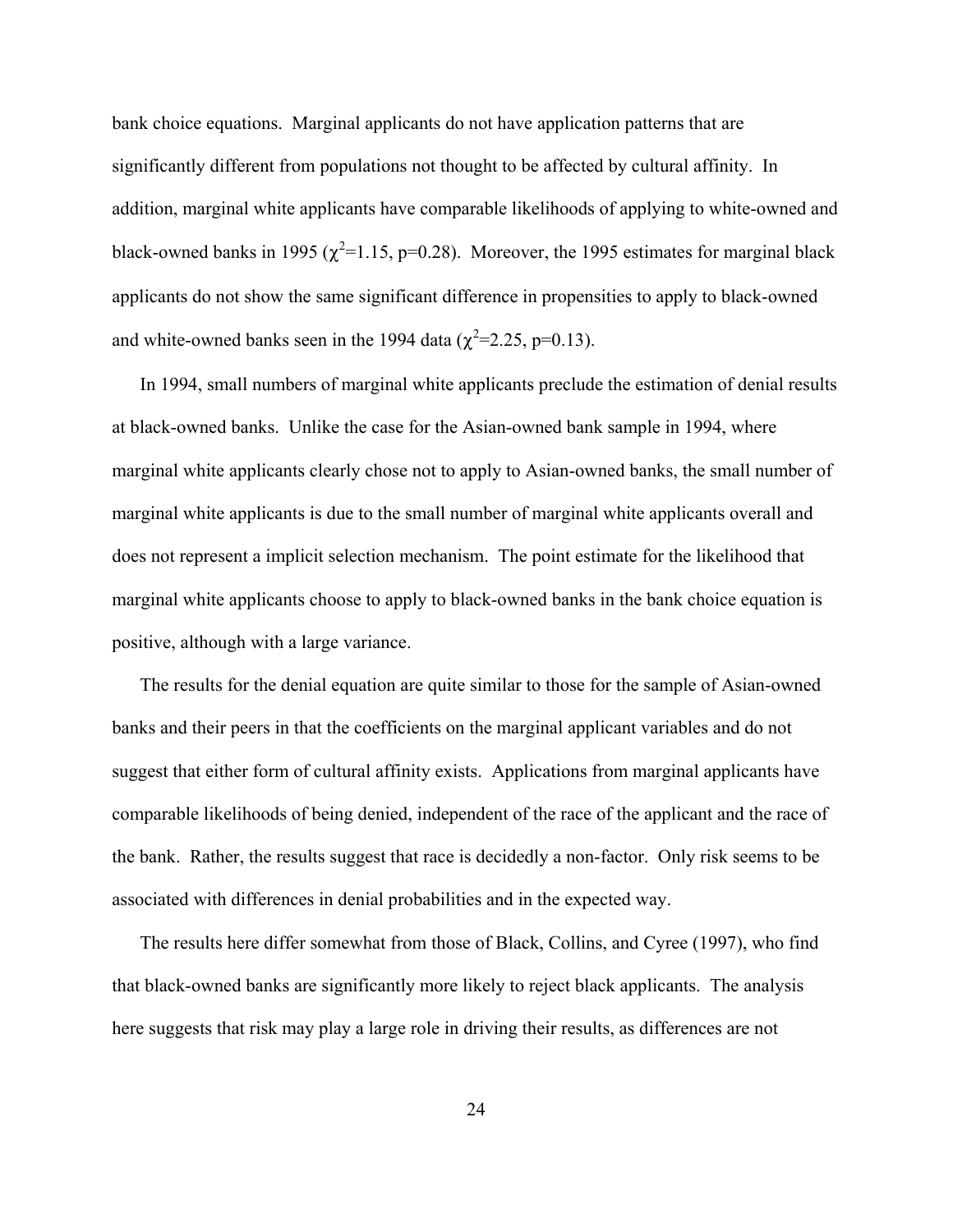significant after accounting for risk using our rough scoring procedure. However, point estimates remain positive, suggesting perhaps that a more complete accounting of risk is needed before a firm conclusion can be drawn on this point.

#### *4.3 Control variables*

Although not the primary focus of the analysis, the coefficients on the variables used as control variables can provide information regarding the quality of the empirical specification. The control variables in the denial equations, while often having expected signs, do not tend to have significant effects. This could be a function of the limited number of variables available for use in the HMDA data. The signs on the coefficients for black bank sample estimates do generally conform to expectations though. Applications for properties in neighborhoods with high vacancy rates and high percentages of minorities tend to have higher likelihoods of rejection. Applications for older houses in the black bank sample also tend to have higher denial rates. In the bank choice equation, the evidence is generally consistent with expectations. Applicants tend to choose mortgage specialists, banks with higher returns and loss reserves, and banks for which core deposits comprise smaller percentages of bank assets.

The control variable results using the Asian bank sample are similar but a bit more idiosyncratic in some cases. As with the black bank sample estimates, few coefficients in the denial equations are statistically significant. Unlike that sample, though, the poverty and house age coefficients do not conform to expectations. In addition, the bank choice results for return on assets and loan loss reserves differ from 1994 to 1995.

#### **5. Conclusion**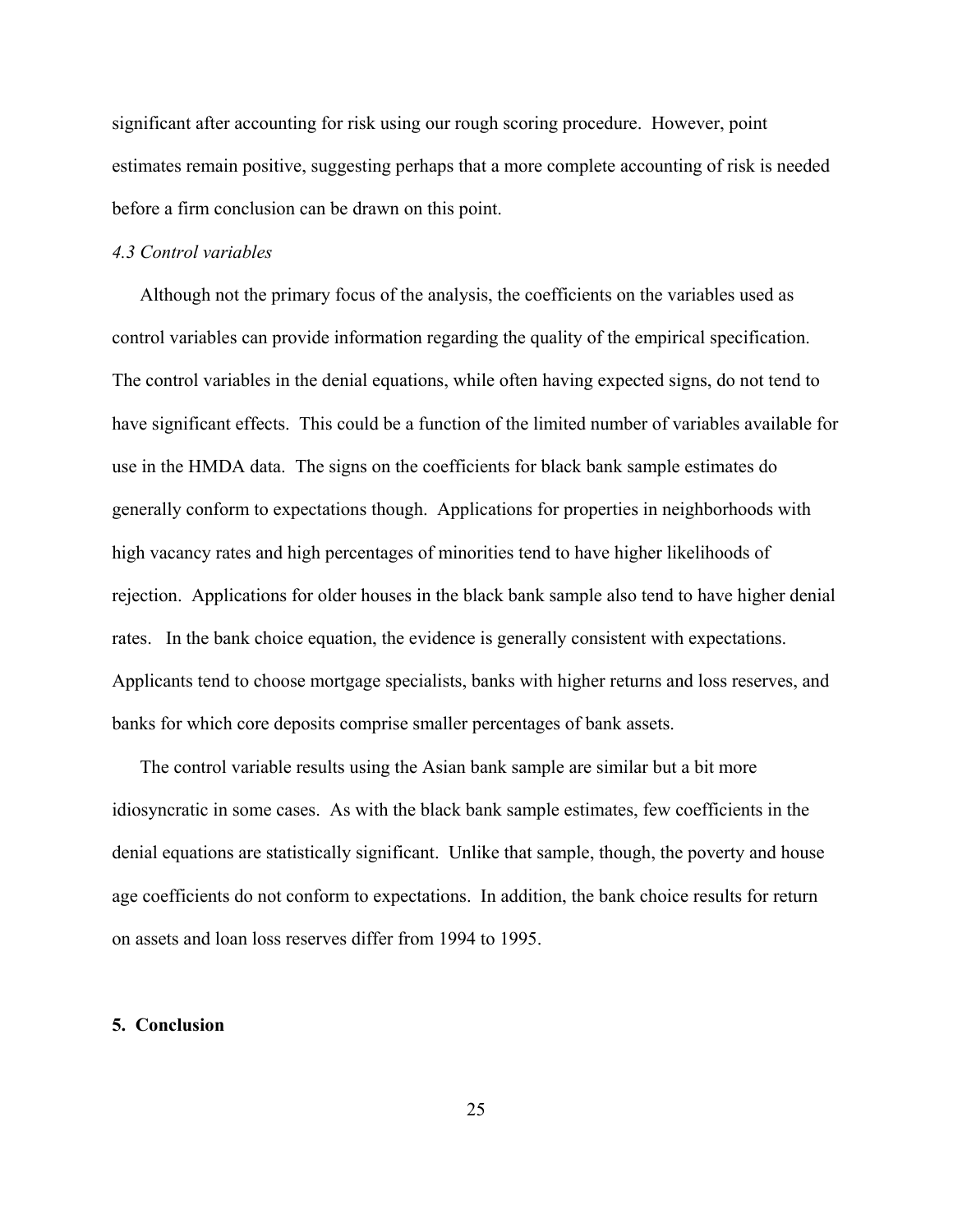Cultural affinity has been put forward as a potential explanation for observed race-based disparities in denial rates for mortgage applications. The theoretical literature has developed two forms of cultural affinity, both of which feature decision-makers that have an affinity towards members of their own group, but which differ on how the affinity affects the decision-making process. In the taste-based formulation of the theory, the affinity benefits all same-group members; in the common bond formulation, the affinity benefits only high quality same-group members and disadvantages low quality same-group members.

Most previous tests for the existence of cultural affinity in mortgage markets have been unable to distinguish between the two types of cultural affinity and have yielded inconclusive results. By focusing on the behavior and treatment of marginal applicants of different racial backgrounds and recognizing that banks vary in their racial makeup, this paper conducts more discriminating tests that can better assess the importance of each type of cultural affinity for mortgage markets. The tests capitalize on the fact that, if affinities are race-specific, the theories predict that we should observe specific, and contrasting, application and denial patterns for marginal applicants across banks with different owner ethnic backgrounds. These tests are implemented using data on mortgage applications in 1994 and 1995 for a sample of black-owned and Asian-owned banks and comparable white-owned peer banks.

The results of the analysis provide no support for the common bond form of the theory. There are no cases that suggest that marginal applicants seek out lenders of a different ethnic background to capitalize on strategic "errors" or that banks approve applications from oppositerace individuals with marginal credit quality more frequently.

26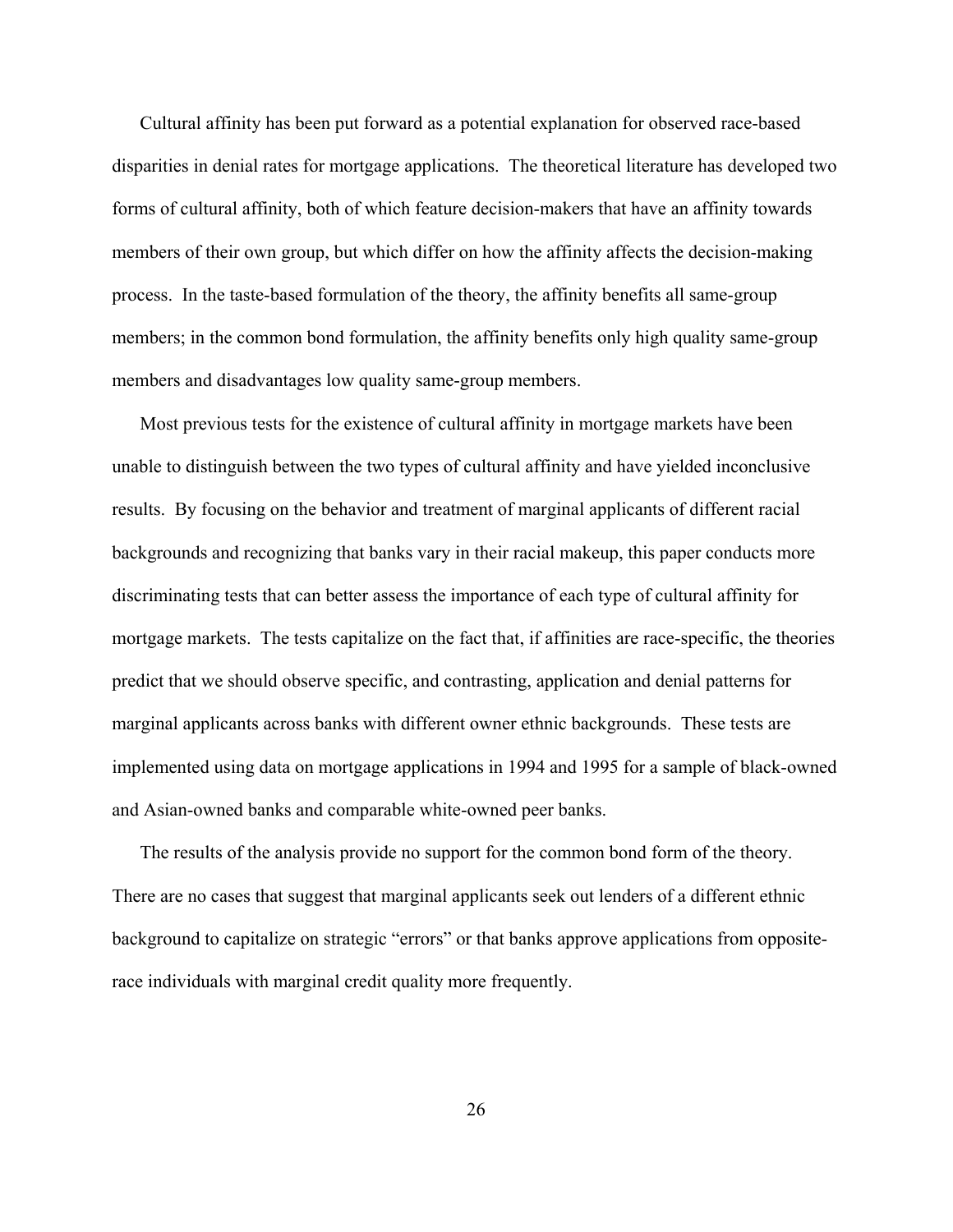By contrast, there is some evidence consistent with the notion of taste-based cultural affinity. Marginal white applicants are found to be less likely to apply to Asian-owned banks than to white-owned peer banks in 1994, marginal Asian applicants are less likely to apply to whiteowned banks than to Asian-owned banks in 1995, and marginal black applicants are less likely to apply to white-owned banks than to black-owned in 1994. However, in these cases, the estimates also generally show that the application propensities for same-race pairings are not significantly different from the application propensities for pairings not believed to have cultural affinity issues. Thus, the findings here regarding application patterns are only weakly supportive, as they imply a shying away from opposite-race pairings rather than a seeking out of same-race pairings.

The evidence from the denial equation estimates suggests no differences in application disposition for marginal applicants based on race, either that of the applicant or the bank, and thus offer no support for the taste-based form of the theory. In short, the denial rate equation findings offer little support for either the taste-based or common bond forms of cultural affinity.

An important ex ante assumption underlying the interpretation of the results is that underwriting standards for institutions operating in the same market do not vary with the race of the bank's owners. The evidence offers general support for this assumption. Applicants with similar characteristics received the same treatment on average, regardless of the characteristics of a bank's ownership. This is consistent with the notion that bank underwriting standards are based on objective measures of risk and that more subjective factors which might come into play, such as cultural affinity, do not significantly influence underwriting decisions.

27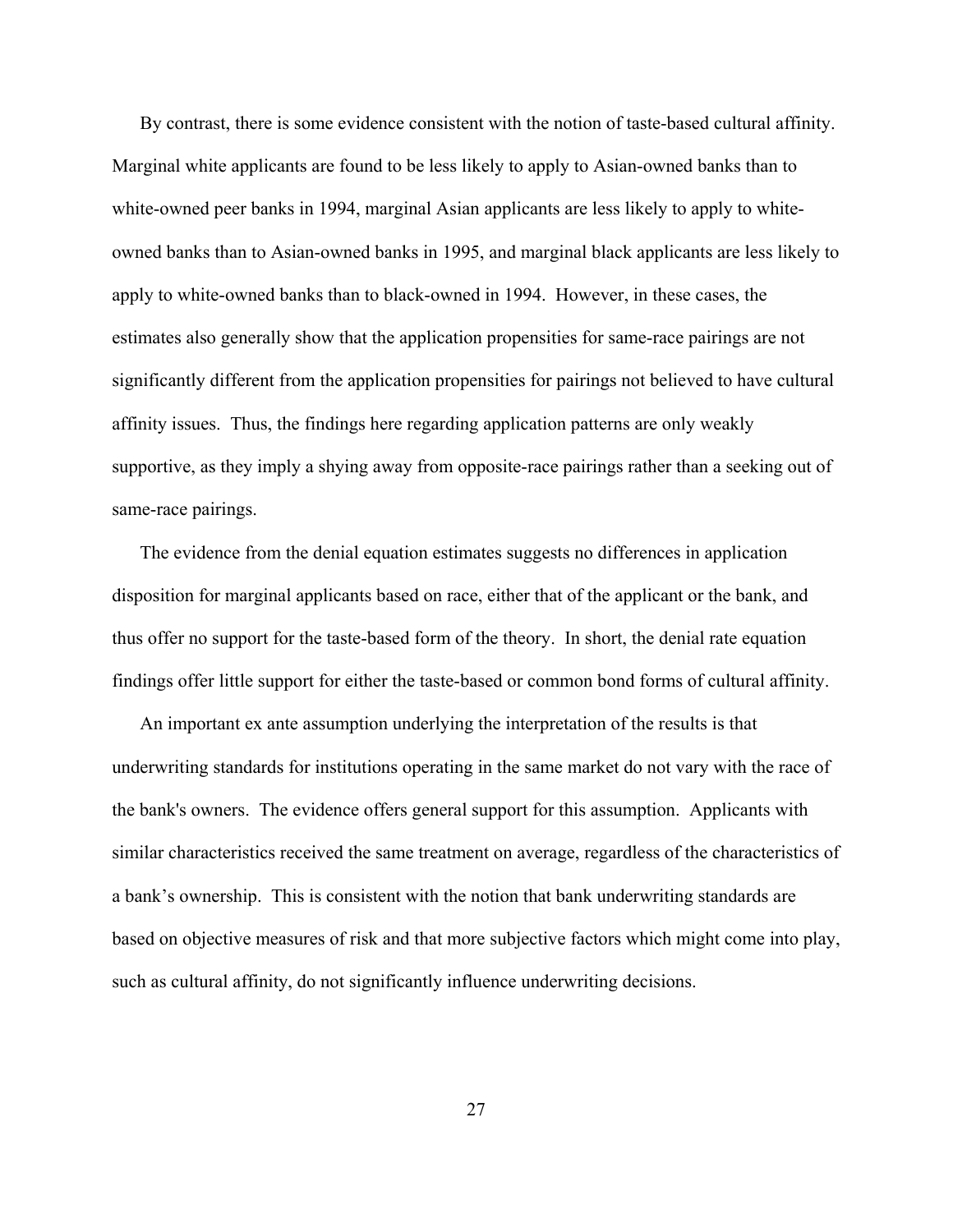The denial rate equation findings differ from those of Hunter and Walker (1996), who find evidence in denial-rate equations consistent with the view that taste-based cultural affinity exists. The divergence in results may arise for several reasons. Hunter and Walker (1996) use a singleequation estimation structure, which admits the possibility of selection biases associated with applicant decisions on which bank to apply to; such potential biases are absent in the current research. Indeed, an important contribution of the current research is the explicit recognition that application patterns can have an important effect on observed outcomes. In particular, in light of the results in Hunter and Walker (1996), the results here suggest that considering such patterns tends to reduce observed behavioral differences along the dimensions that yield the most compelling assessments of the theory.

There are other possibilities, however. Hunter and Walker (1996) examines activity in Boston in 1990. Relationships could differ over time and across geographies. In addition, the measure of credit quality in Hunter and Walker (1996) is more comprehensive than that used here; the current research may not adequately identify applicants of marginal credit quality.

In closing, I note several issues that could explain the observed results while preserving the notion that both formulations of the cultural affinity hypothesis operate in mortgage markets, at least in some circumstances. This study uses the race of the bank ownership as a signal of the affinity the bank will have with applicants. However, the race of the bank ownership need not correspond with the race of the loan officers and underwriters who interact with loan applicants and who ultimately make the decision on whether to lend. Thus, the relationships highlighted in the empirical approach may not capture the affinities that are the focus of the research. Unfortunately, data on the racial composition of the staff of each bank in the sample, which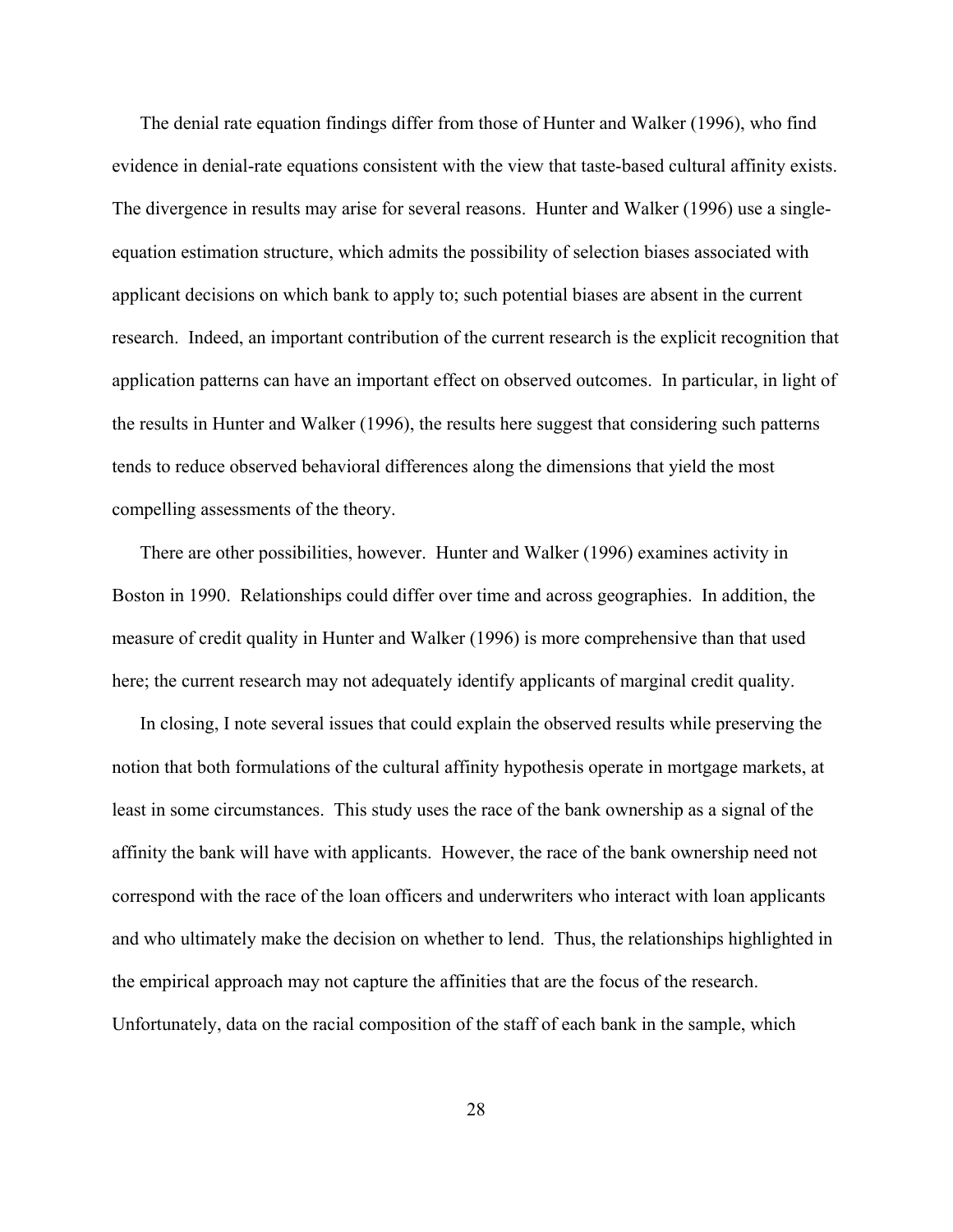would be required to test this proposition, are not available. Research by Kim and Squires (1995) explores this issue directly for the Milwaukee area and finds a positive relationship between the proportion of black professionals at thrifts and approval rates among black mortgage applicants.

Another possibility is that the geographic matching procedure employed to identify whiteowned peer banks is inadequate. Within a given county, the branches of minority-owned and peer banks may have very different distributions. In particular, minority-owned bank branches could be located in areas with high minority concentrations while peer bank branches could be located in other parts of the county. If true, minority-owned banks could have much greater access to minority populations than peer bank branches, which would explain the higher application rates from lower income areas with higher minority concentrations. While plausible, a key assumption required for this argument to be valid is that minority applicant mobility must be very limited. County-wide travel would have to be extremely difficult for such applicants. Otherwise, these minority applicants would indeed have access to the branches of the peer banks included in the study sample. In contrast to this hypothesis, previous research using these data finds that application rates from areas with high minority concentrations are not significantly different among minority-owned banks and peer banks (Bostic and Canner, 1998). Thus, the data do not suggest that mobility is particularly limited for minority loan applicants in general. It is possible, however, that within an ethnic group mobility could vary by income level and that lower income applicants could find traveling within a county difficult. Although this is unlikely, future research could shed light on this issue.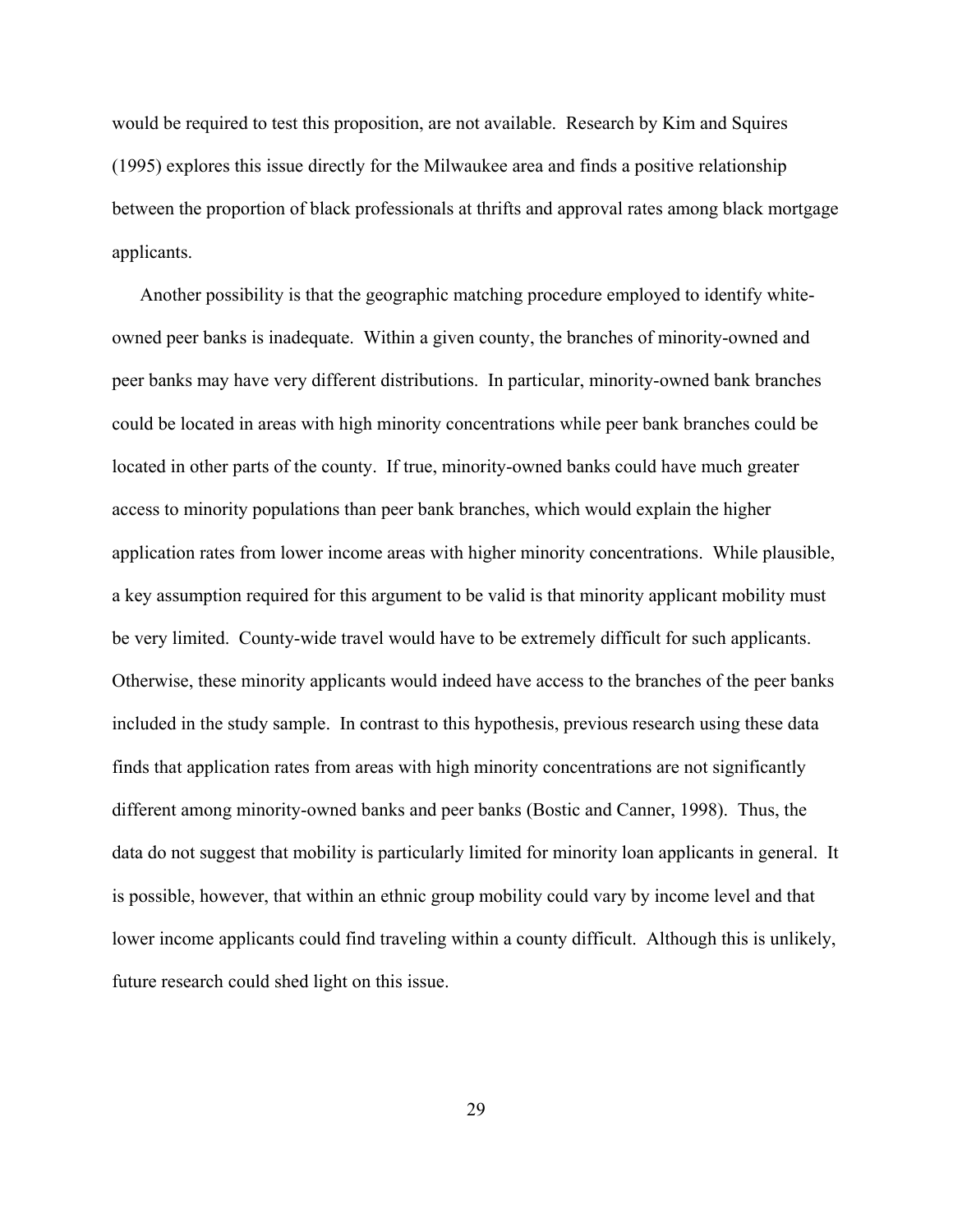Another possibility is that the scoring methodology for identifying marginal applicants did not produce an appropriate ranking of applicants by their underlying credit risk. Among other variables, the HMDA data lack important credit history data, such as a credit score. If credit scores used in mortgage underwriting are not perfectly correlated with the score derived here, then the rankings used in the current tests may not align with the true risk-ordering of applicants in the sample. A result that points to this as a potential problem is the finding of race-based differences, both in application patterns and denial rates, among applicants with non-marginal credit quality.

Finally, activities by market participants, such as lenders, brokers, and real estate agents, could shape application patterns apart from any affinity effects that may exist. For example, to improve their Community Reinvestment Act performance ratings, lenders could have special lending or marketing programs designed to attract minority applicants who have lower incomes or reside in lower income neighborhoods. Similarly, brokers who often serve as the intermediaries between applicants and lenders may direct applications to lenders in systematic ways that produce the observed patterns. While not explored in the current study, such potential explanations have validity and should be empirically tested.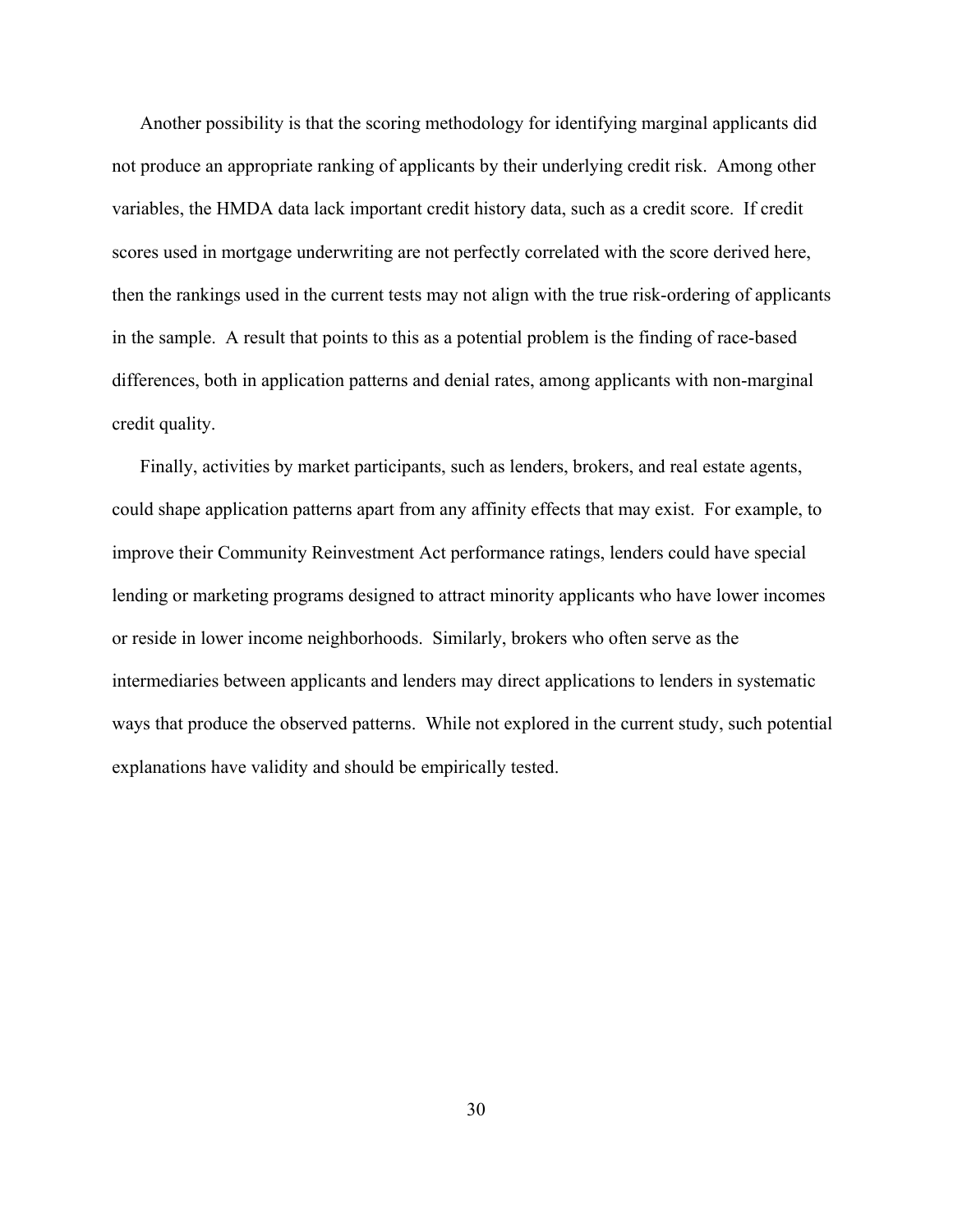#### **References**

- Avery, Robert B., Raphael W. Bostic, Paul S. Calem, and Glenn B. Canner. "Credit Risk, Credit Scoring, and the Performance of Home Mortgages." *Federal Reserve Bulletin* 82 (July 1996), 621-648.
	- Becker, Gary S. *The Economics of Discrimination*, 2nd ed. Chicago: University of Chicago Press, 1971.
	- Berkovec, James A., Glenn B. Canner, Stuart A. Gabriel, and Timothy H. Hannan. "Race, Redlining, and Residential Mortgage Loan Performance." *Journal of Real Estate Finance and Economics* 9 (November 1994), 263-294.
	- Black, Harold A., M. Cary Collins, and Ken B. Cyree. "Do Black-Owned Banks Discriminate against Black Borrowers?" *Journal of Financial Services Research* 11 (February/April 1997), 189-204.
	- Bostic, Raphael W. and Glenn B. Canner. "Do Minority-Owned Banks Treat Minorities Better? An Empirical Test of the Cultural Affinity Hypothesis." *Proceedings of the 34th Annual Conference on Bank Structure and Competition* (1998), 113-133.
	- Calomiris, Charles W., Charles M. Kahn, and Stanley D. Longhofer. "Housing-Finance Intervention and Private Incentives: Helping Minorities and the Poor." *Journal of Money, Credit, and Banking* 26 (August 1994), 634-678.
	- Canner, Glenn B. and Delores S. Smith. "Home Mortgage Disclosure Act: Expanded Data on Residential Lending." *Federal Reserve Bulletin* 77 (November 1991), 859-881.
	- Cornell, Bradford and Ivo Welch. "Culture, Information, and Screening Discrimination." *Journal of Political Economy* 104 (June 1996), 542-571.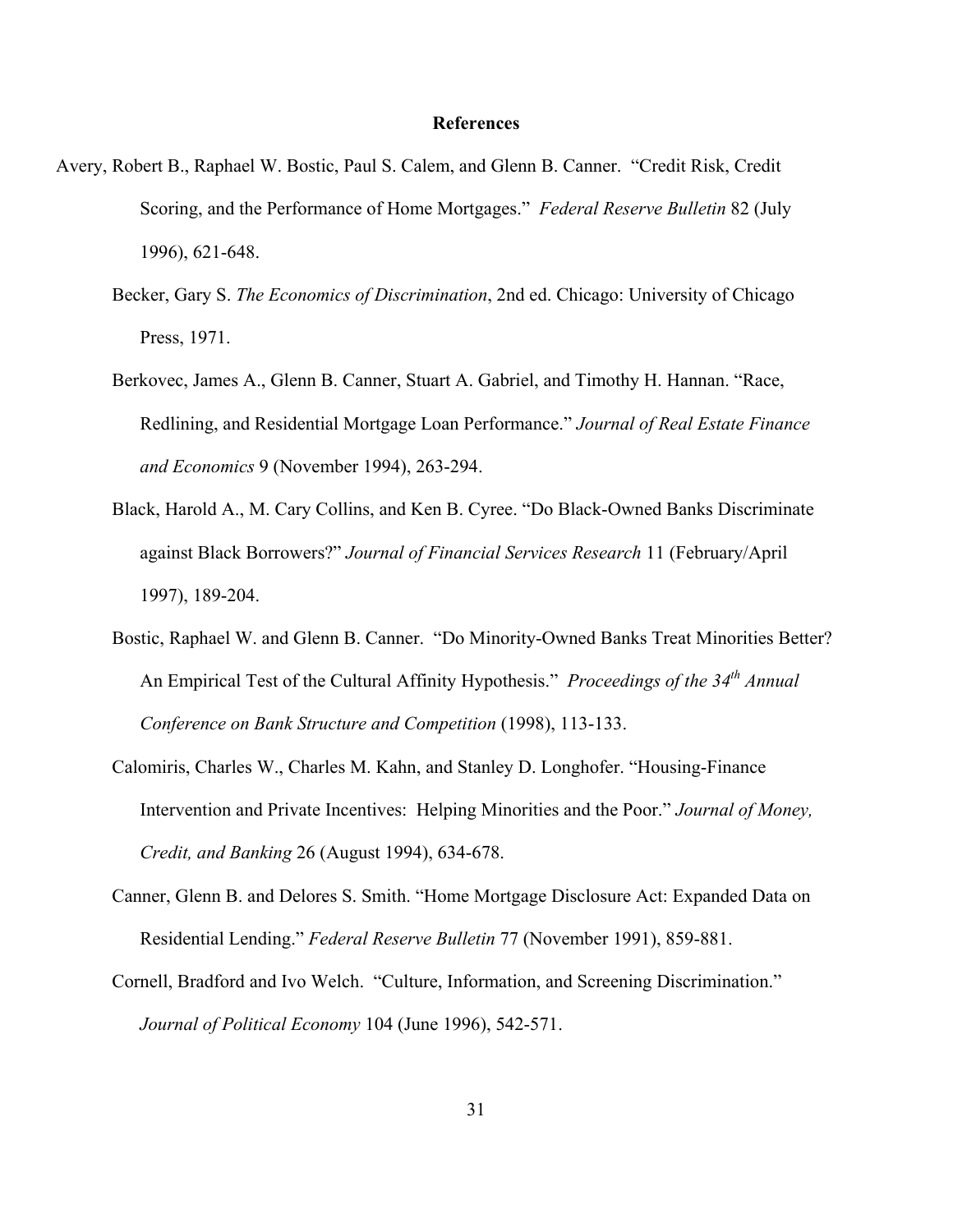- Downs, Anthony. "The Challenge of Our Declining Big Cities." *Housing Policy Debate* 8 (Issue 2 1997), 359-408.
- Heckman, James J. "The Common Structure of Statistical Models of Truncation, Sample Selection and Limited Dependent Variables and a Simple Estimator for Such Models." *Annals of Economic and Social Measurement* 5 (Fall 1976), 475-92.
- Hunter, William C. and Mary Beth Walker. "The Cultural Affinity Hypothesis and Mortgage Lending Decisions." *Journal of Real Estate Finance and Economics* 13 (July 1996), 57-70.
- Kim, Sunwoong and Gregory D. Squires. "Lender Characteristics and Racial Disparities in Mortgage Lending." *Journal of Housing Research* 6 (1995), 99-114.
- Lang, William C. and Leonard I. Nakamura. "A Model of Redlining." *Journal of Urban Economics* 33 (1993), 223-234.
- Longhofer, Stanley D. "Cultural Affinity and Mortgage Discrimination." *Federal Reserve Bank of Cleveland Economic Review* 32 (Third Quarter 1996), 12-24.
- Munnell, Alicia H., Geoffrey M. Tootell, Lynn E. Browne, and James McEneaney. "Mortgage Lending in Boston: Interpreting HMDA Data." *American Economic Review* 86 (March 1996), 25-53.
- Peterson, Richard L. "An Investigation of Sex Discrimination in Commercial Banks' Direct Consumer Lending." *The Bell Journal of Economics* 12 (Autumn 1981), 547-61.
- Schill, Michael H. and Susan M. Wachter. "Housing Market Constraints and Spatial Stratification by Income and Race." *Housing Policy Debate* 6 (Issue 1 1995), 141-67.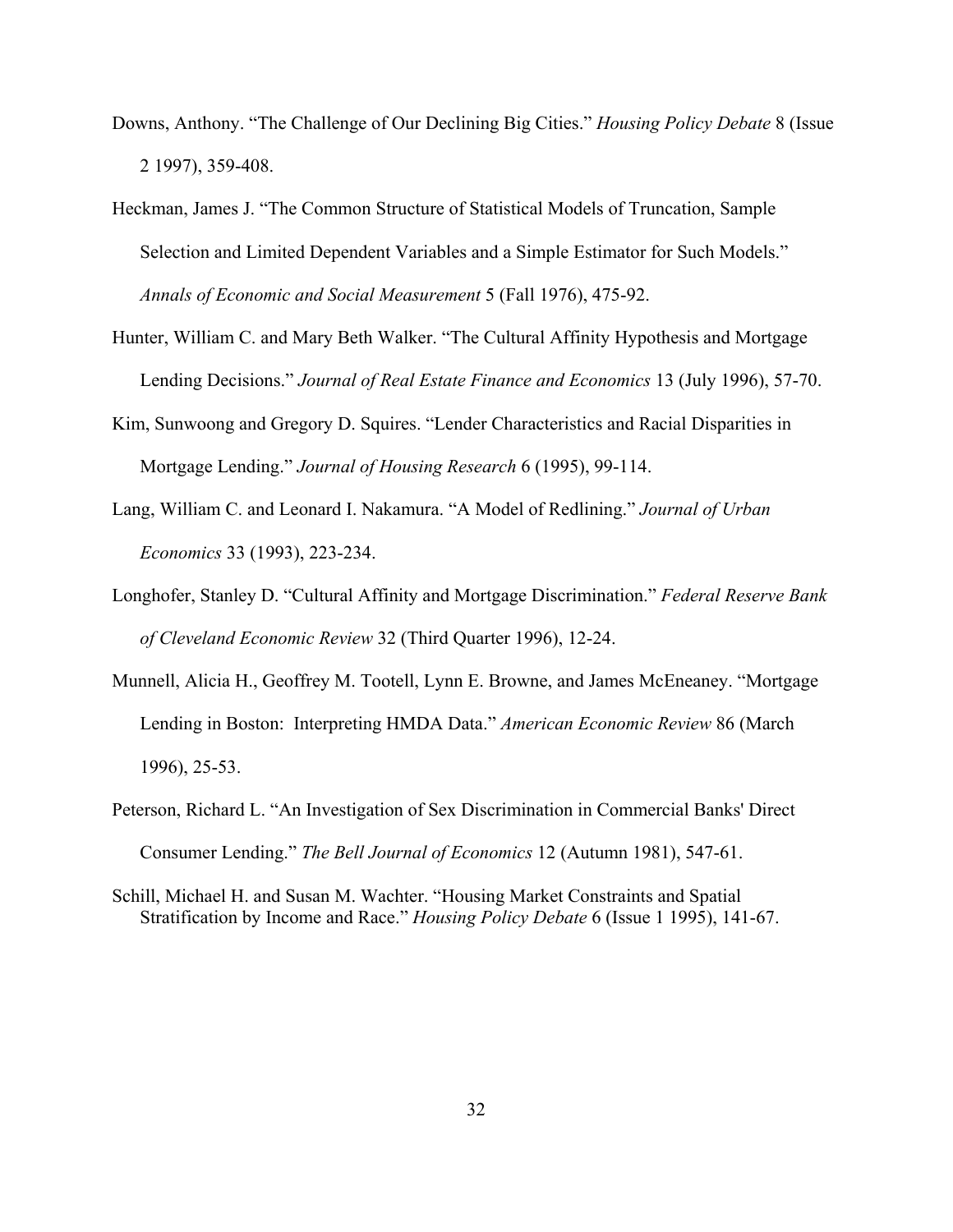## **Table 1. Testable Hypotheses of the Taste-based and Common bond Cultural Affinity Theories**

This table shows the competing and testable hypotheses that emerge from the taste-based and common bond cultural affinity theories. "Marginal applicants" are defined as applicants for mortgages whose credit quality is near (either above or below) the accept/reject quality threshold.

| <b>Hypothesis</b>    | Implication of taste-based theory                                                                                | Implication of common bond theory                                                                                |
|----------------------|------------------------------------------------------------------------------------------------------------------|------------------------------------------------------------------------------------------------------------------|
| Bank<br>actions      | <i>White-owned</i> banks approve marginal<br>white applicants more often than<br>marginal minority applicants    | <i>Minority-owned</i> banks approve<br>marginal white applicants more often<br>than marginal minority applicants |
|                      | <i>Minority-owned</i> banks approve<br>marginal minority applicants more<br>often than marginal white applicants | <i>White-owned</i> banks approve marginal<br>minority applicants more often than<br>marginal white applicants    |
| Applicant<br>actions | Marginal white applicants apply more<br>often to white-owned banks than to<br>minority-owned banks               | Marginal white applicants apply more<br>often to minority-owned banks than to<br>white-owned banks               |
|                      | Marginal minority applicants apply<br>more often to minority-owned banks<br>than to white-owned banks            | Marginal minority applicants apply<br>more often to white-owned banks than<br>to minority-owned banks            |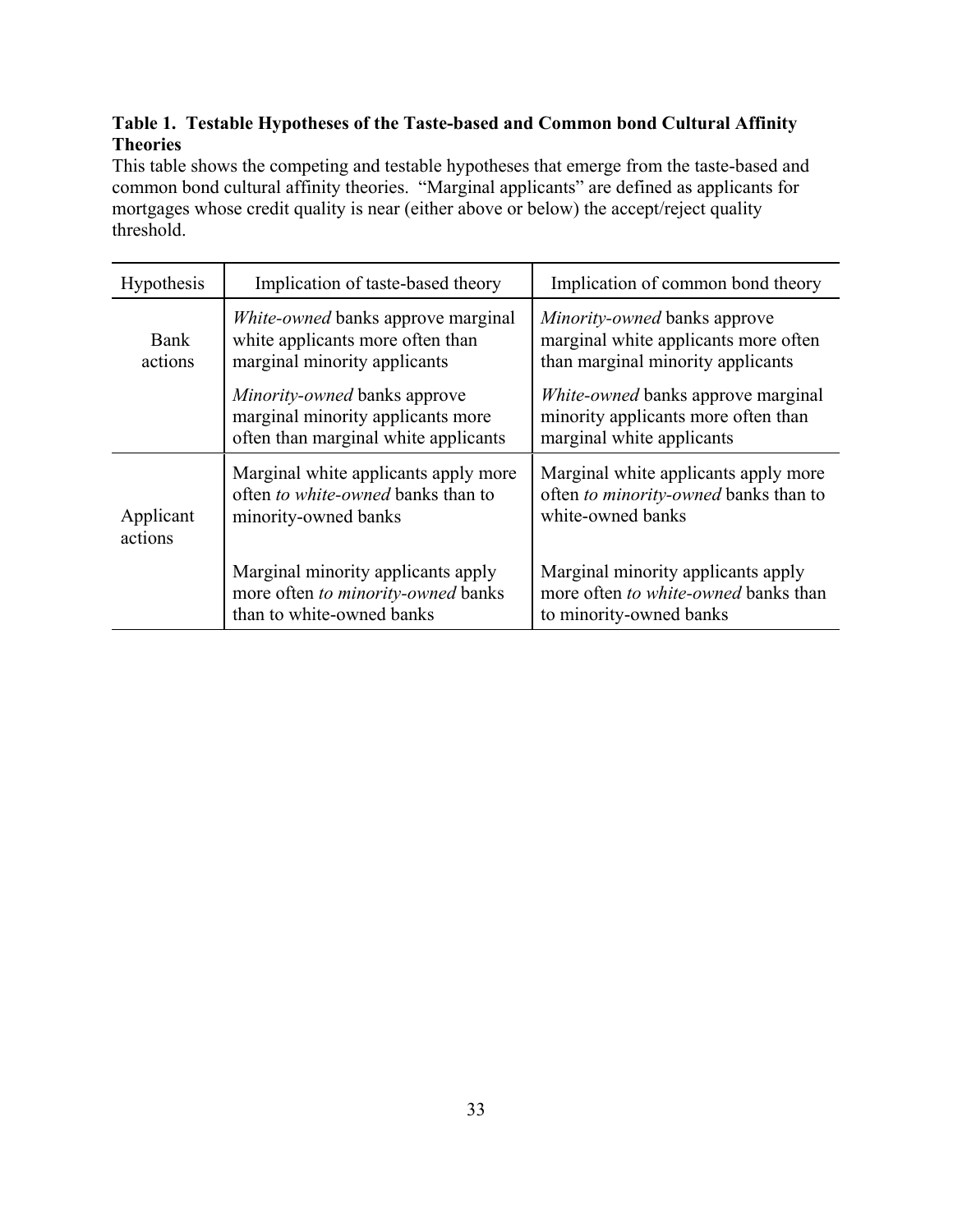#### **Table 2. The Sample of Minority-Owned and Peer Group Banks, 1994 and 1995**

This table shows the number and distribution of the minority-owned banks in the 1994 and 1995 samples. Banks are grouped by the geographic region in which they operate. The table also shows the number of white-owned peer banks included in the sample. Peer banks are required to operate an office in the same state and county as a similarly-sized minority-owned bank. By construction, the distributions of peer banks mirror those of the respective group of minorityowned banks. The table concludes by showing the number of state-county combinations in which a minority-owned bank was matched to a white-owned peer bank. Data are drawn from the Federal Reserve Board's National Information Center and bank filings of the Summary of Deposits. In the table, Northeastern states include Massachusetts, New Jersey, New York, and Pennsylvania; Midwestern states include Illinois, Kansas, Michigan, Oklahoma, and Wisconsin; Southern states include Alabama, Florida, Georgia, Louisiana, Maryland, Mississippi, North Carolina, Tennessee, Texas, and Virginia; Western states include California and Hawaii.

|                                       | Year           |                  |
|---------------------------------------|----------------|------------------|
|                                       | 1994           | 1995             |
| Number of Black-owned banks           |                |                  |
| Total                                 | 18             | 20               |
| Northeast                             | $\overline{2}$ | $\mathfrak{Z}$   |
| Midwest                               | 6              | $\overline{7}$   |
| South                                 | 10             | 10               |
| West                                  | $\theta$       | $\boldsymbol{0}$ |
| Number of Asian-owned banks           |                |                  |
| Total                                 | 17             | 20               |
| Northeast                             | 1              | 1                |
| Midwest                               | 5              | 5                |
| South                                 | $\overline{4}$ | 4                |
| West                                  | $\overline{7}$ | 10               |
| Peers                                 |                |                  |
| Black-owned bank peers                | 47             | 52               |
| Asian-owned bank peers                | 45             | 54               |
| Total number of banks                 | 127            | 146              |
| Number of state-county office matches |                |                  |
| <b>Black-owned banks</b>              | 18             | 25               |
| Asian-owned banks                     | 12             | 17               |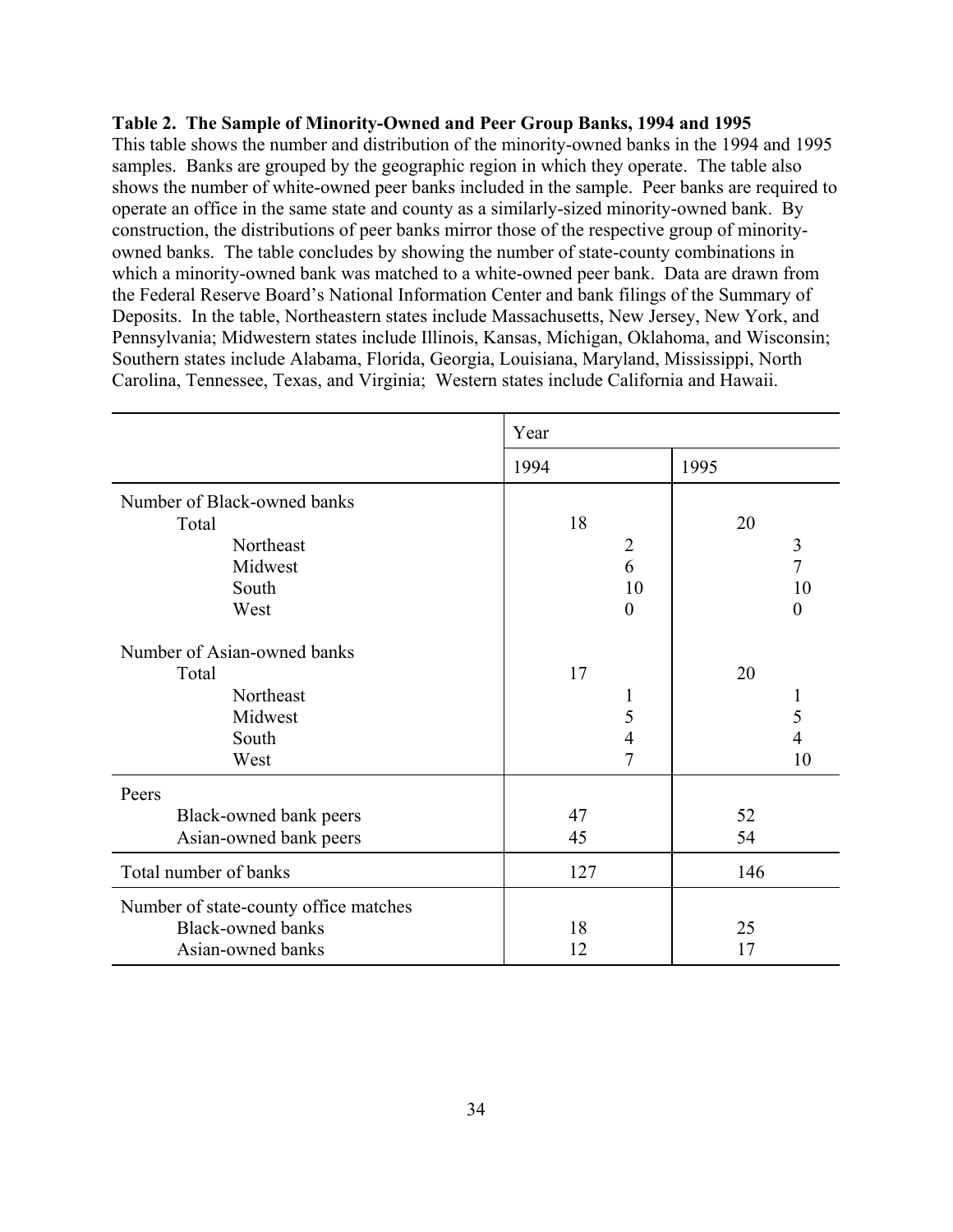#### **Table 3. Distribution of Conventional Loan Mortgage Applications and Denial Rates for Minority-Owned Banks and their Peers, by Applicant and Neighborhood Characteristics, 1994 and 1995**

This table shows how conventional mortgage loan applications to the minority-owned and white-owned peer banks in the sample for 1994 and 1995 were distributed across various applicant and neighborhood characteristics. The table also shows the denial rates for applications with particular applicant and neighborhood characteristics at the two types of banks. For relative income levels, "Low" is defined as less than 50 percent of the MSA median, "Moderate" is between 50 and 79 percent of the MSA median, "Middle" is between 80 and 119 percent of the MSA median, and "High" is greater than 120 percent of the MSA median.

|                                                                | Year and bank ownership             |                                     |                                      |                                    |                                      |                                     |                                      |                                     |
|----------------------------------------------------------------|-------------------------------------|-------------------------------------|--------------------------------------|------------------------------------|--------------------------------------|-------------------------------------|--------------------------------------|-------------------------------------|
|                                                                | 1994                                |                                     |                                      | 1995                               |                                      |                                     |                                      |                                     |
|                                                                | Minority                            |                                     | Peer                                 |                                    |                                      | Minority                            |                                      |                                     |
| Characteristic of applicant                                    | App.<br>Pct.                        | Den.<br>Rate                        | App.<br>Pct.                         | Den.<br>Rate                       | App.<br>Pct.                         | Den.<br>Rate                        | App.<br>Pct.                         | Den.<br>Rate                        |
| Race                                                           |                                     |                                     |                                      |                                    |                                      |                                     |                                      |                                     |
| Asian<br><b>Black</b><br>Hispanic<br>White<br>N/A              | 12.0<br>20.4<br>49.8<br>13.9<br>3.8 | 7.2<br>31.9<br>16.3<br>9.0<br>16.4  | 3.9<br>5.2<br>40.7<br>45.6<br>4.6    | 8.9<br>14.2<br>13.7<br>8.4<br>13.4 | 27.2<br>23.6<br>26.8<br>10.0<br>12.4 | 10.0<br>34.5<br>16.4<br>12.3<br>3.7 | 7.7<br>6.6<br>27.7<br>50.3<br>7.7    | 11.2<br>17.2<br>12.8<br>8.7<br>17.5 |
| Income (as pct of MSA median)                                  |                                     |                                     |                                      |                                    |                                      |                                     |                                      |                                     |
| Low<br>Moderate<br>Middle<br>High<br>N/A                       | 8.4<br>15.7<br>17.2<br>56.8<br>1.9  | 47.0<br>27.8<br>20.0<br>8.9<br>30.0 | 6.9<br>14.2<br>17.7<br>59.0<br>2.2   | 22.4<br>20.2<br>13.7<br>7.1<br>5.3 | 9.3<br>16.9<br>18.6<br>44.5<br>10.8  | 36.4<br>24.5<br>21.3<br>11.9<br>1.8 | 7.5<br>16.0<br>17.6<br>55.9<br>40.1  | 22.1<br>16.4<br>11.6<br>7.4<br>21.8 |
| Minority Pct. of Population in<br>Census Tract                 |                                     |                                     |                                      |                                    |                                      |                                     |                                      |                                     |
| Less than 10<br>$10-19$<br>20-49<br>50-79<br>80-100            | 3.0<br>8.3<br>15.2<br>20.6<br>52.9  | 4.2<br>15.0<br>12.3<br>11.2<br>22.3 | 11.9<br>15.3<br>23.1<br>26.6<br>23.1 | 9.1<br>8.0<br>9.1<br>10.9<br>16.5  | 2.7<br>10.0<br>23.3<br>31.3<br>32.7  | 7.3<br>16.1<br>15.3<br>11.4<br>24.6 | 16.8<br>17.9<br>28.8<br>22.3<br>14.1 | 7.9<br>10.8<br>11.9<br>11.9<br>13.5 |
| Median Income in Census Tract (as<br>percentage of MSA median) |                                     |                                     |                                      |                                    |                                      |                                     |                                      |                                     |
| Low<br>Moderate<br>Middle<br>High                              | 7.4<br>22.7<br>27.5<br>42.5         | 40.7<br>24.0<br>16.1<br>10.6        | 2.8<br>15.7<br>36.3<br>45.2          | 4.8<br>13.1<br>12.9<br>8.2         | 17.8<br>23.6<br>29.7<br>28.9         | 10.9<br>24.1<br>19.9<br>11.9        | 5.3<br>17.3<br>33.8<br>43.6          | 15.9<br>18.3<br>11.6<br>7.6         |
| Memo:                                                          |                                     |                                     |                                      |                                    |                                      |                                     |                                      |                                     |
| Total number of applications                                   | 1601                                |                                     | 4360                                 |                                    | 1544                                 |                                     | 4074                                 |                                     |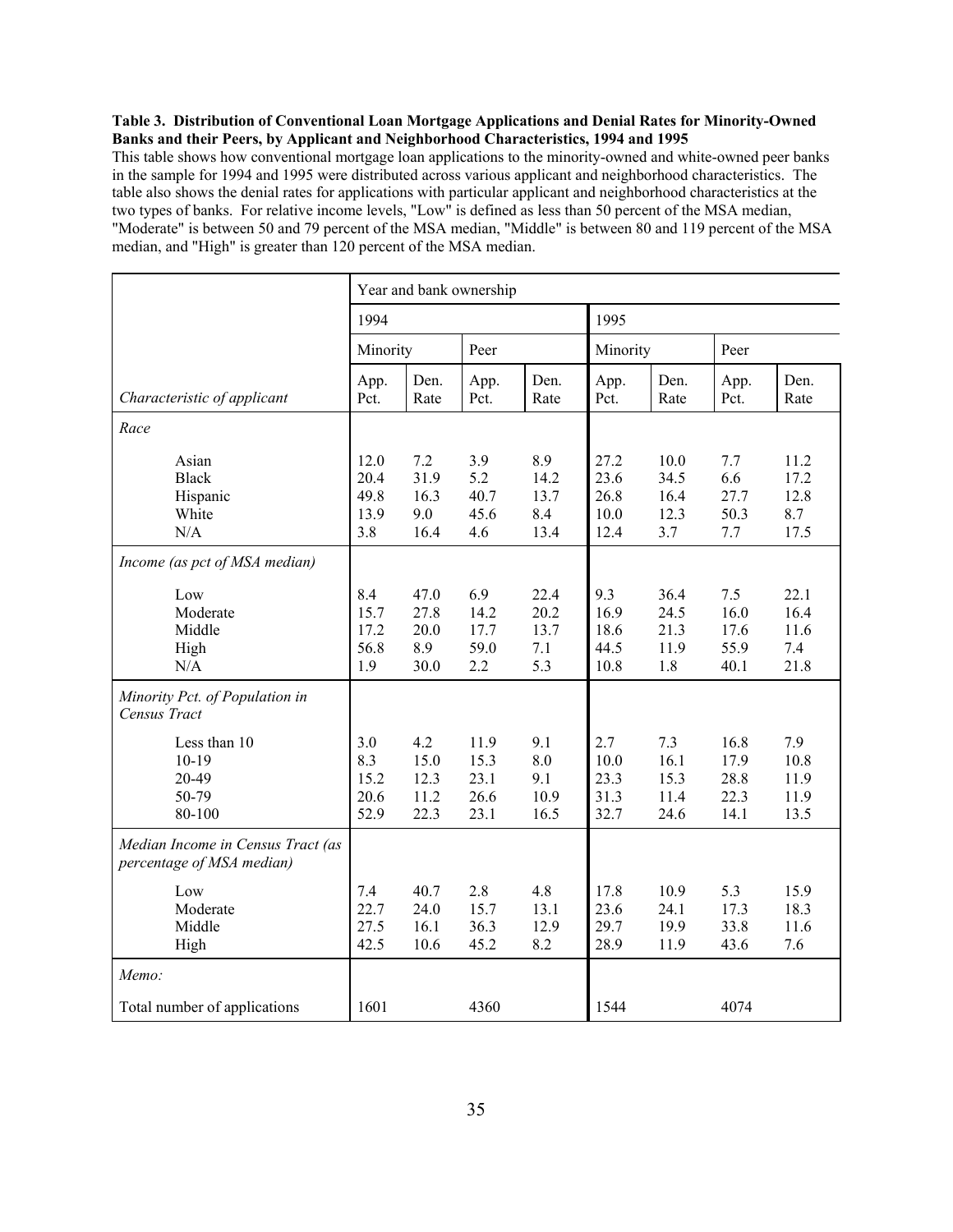#### **Table 4. Sample means for black-owned banks, Asian-owned banks, and their respective peers**

This table shows sample means for selected characteristics of the banks included in the sample, the mortgage loan applications received by the banks in the sample, and the census tract where the home to be purchased is located. These variables are used as controls in the empirical analysis. Figures are presented for black-owned banks, Asian-owned banks, and their respective peer banks for both 1994 and 1995. The results of statistical tests for differences in the characteristic means for the minority-owned banks and their peers are also shown. Data for bank characteristics are obtained from Call Report filings of the institutions, for loan characteristics from HMDA report filings, and for location characteristics from HMDA Census data reports. "Percent rental" is the percent of units in a census tract that are rental units, "Percent vacant" is the percent of units in a census tract that are vacant, "Percent in poverty" is the percent of the residents in the census tract with incomes below the poverty line, and "Percent minority" is the percent of the residents in the census tract that are members of a minority group.

|                                                                                                                                                    | Black-owned banks and their peers |                                            |                                                                   |                                            |                                            | Asian-owned banks and their peers                                 |                                            |                                            |                                                                 |                                            |                                            |                                                      |
|----------------------------------------------------------------------------------------------------------------------------------------------------|-----------------------------------|--------------------------------------------|-------------------------------------------------------------------|--------------------------------------------|--------------------------------------------|-------------------------------------------------------------------|--------------------------------------------|--------------------------------------------|-----------------------------------------------------------------|--------------------------------------------|--------------------------------------------|------------------------------------------------------|
|                                                                                                                                                    | 1994 Sample                       |                                            |                                                                   | 1995 Sample                                |                                            |                                                                   | 1994 Sample                                |                                            | 1995 Sample                                                     |                                            |                                            |                                                      |
|                                                                                                                                                    | <b>Black</b>                      | Peer                                       | t-stat                                                            | <b>Black</b>                               | Peer                                       | lt-stat                                                           | Asian                                      | Peer                                       | t-stat                                                          | Asian                                      | Peer                                       | t-stat                                               |
| <b>Bank</b> characteristics<br>Loss reserves/Total assets<br>(percent)<br>Mortgages/Total Assets<br>Core deposits/Total Assets<br>Return on assets | 0.380<br>0.209<br>0.280<br>0.006  | 0.576<br>0.193<br>0.264<br>0.011           | $-0.44$<br>0.34<br>0.51<br>$-0.82$                                | 0.285<br>0.200<br>0.284<br>0.010           | 0.229<br>0.195<br>0.252<br>0.013           | 0.42<br>0.13<br>1.02<br>$-1.01$                                   | 0.514<br>0.123<br>0.217<br>0.006           | 0.581<br>0.164<br>0.254<br>0.008           | $-0.19$<br>$-1.17$<br>-1.35<br>$-0.39$                          | 0.388<br>0.128<br>0.212<br>0.011           | 0.264<br>0.181<br>0.261<br>0.013           | 0.82<br>$-1.48$<br>$-1.85$<br>$-0.65$                |
| Individual characteristics<br>Loan Amount (\$1000s)<br>Loan Amount/Income                                                                          | 69.272<br>1.782                   | 79.422<br>1.298                            | $-1.72$ <sup>*</sup><br>4.85***                                   | 62.501<br>1.517                            | 87.493<br>1.388                            | $-5.86***$<br>$1.79*$                                             | 93.921<br>1.741                            | 152.504<br>2.007                           | $-6.62***$<br>$-2.72***$                                        | 143.466<br>2.081                           | 157.838<br>2.277                           | $-1.96**$<br>$-0.72$                                 |
| Census tract characteristics<br>Percent Rental<br>Percent Vacant<br>Percent in Poverty<br>Percent Minority<br>Median Age, Housing Stock 33.629     | 0.367<br>0.073<br>0.210<br>0.668  | 0.270<br>0.062<br>0.122<br>0.232<br>29.199 | $6.79***$<br>$2.44***$<br>$8.21***$<br>$17.90***$<br>$4.20^\circ$ | 0.373<br>0.067<br>0.206<br>0.680<br>37.149 | 0.265<br>0.067<br>0.131<br>0.238<br>32.158 | ***<br>9.21<br>$-0.15$<br>$8.56***$<br>$22.18***$<br>$6.36^\circ$ | 0.375<br>0.055<br>0.182<br>0.600<br>27.812 | 0.326<br>0.041<br>0.118<br>0.424<br>26.000 | $3.76***$<br>$4.20***$<br>$6.82***$<br>8.72<br>$1.82^{\degree}$ | 0.385<br>0.038<br>0.131<br>0.516<br>28.740 | 0.343<br>0.036<br>0.093<br>0.391<br>25.467 | $3.63***$<br>.08<br>$6.43^{\degree}$<br>8.44<br>4.61 |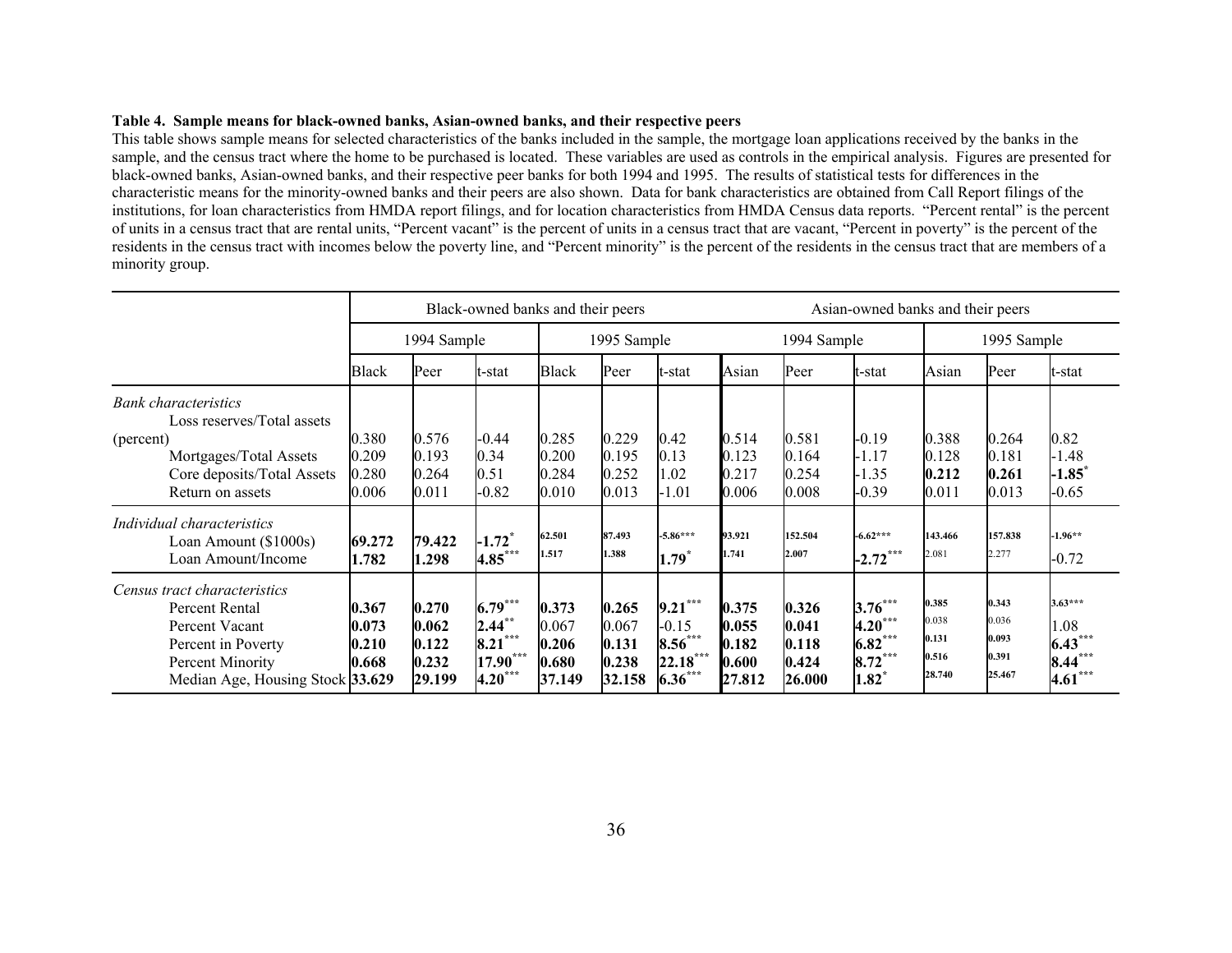This table shows the regression results for estimates of <sup>a</sup> two equation selection system, where the selection equations (columns 1 and 3) model a mortgage applicant's choice of which bank to submit an application to and the first equations (columns 2 and 4) model a bank's decision of whether to approve or deny an application for a mortgage. The first 2 columns use data on 1994 applications to a sample of Asian-owned banks and white-owned peer banks; the final 2 columns use data on 1995 applications. Robust standard errors are in parentheses. '...' indicates too few observations to permit estimation.

|                                         | (1)                | (2)          | (3)                | (4)          |
|-----------------------------------------|--------------------|--------------|--------------------|--------------|
|                                         | <b>Bank</b> choice | Denial       | <b>Bank</b> choice | Denial       |
| Non-marg. Asian applicant to Asian bank | 0.737              | $-0.977$     | 0.267              | $-0.708$     |
|                                         | $(0.119)$ **       | $(0.312)$ ** | $(0.076)$ **       | $(0.168)$ ** |
| Marginal Asian applicant to Asian bank  | 0.047              | $-0.059$     | 0.086              | 0.216        |
|                                         | (0.143)            | (0.371)      | (0.127)            | (0.276)      |
| Non-marg. white applicant to white bank | 0.065              | $-0.249$     | 0.270              | $-0.624$     |
|                                         | (0.062)            | (0.184)      | $(0.051)$ **       | $(0.125)$ ** |
| Marginal white applicant to white bank  | 0.009              | 0.298        | $-0.061$           | 0.765        |
|                                         | (0.101)            | (0.247)      | (0.101)            | $(0.223)$ ** |
| Non-marg. Asian applicant to white bank | $-0.418$           | $-0.429$     | $-0.442$           | $-0.665$     |
|                                         | $(0.092)$ **       | (0.308)      | $(0.060)**$        | $(0.150)$ ** |
| Marginal Asian applicant to white bank  | $-0.056$           | $-0.054$     | $-0.256$           | 0.614        |
|                                         | (0.135)            | (0.407)      | $(0.123)*$         | $(0.306)*$   |
| Non-marg. white applicant to Asian bank | $-0.345$           | $-0.637$     | $-0.618$           | $-0.470$     |
|                                         | $(0.119)$ **       | (0.336)      | $(0.093)$ **       | (0.261)      |
| Marginal white applicant to Asian bank  | $-0.746$           | $\cdots$     | $-0.350$           | 0.464        |
|                                         | $(0.254)$ **       | $\cdots$     | (0.249)            | (0.731)      |
| Marginal applicant                      | $-0.078$           | 0.142        | 0.084              | $-0.154$     |
|                                         | (0.079)            | (0.195)      | (0.069)            | (0.160)      |
| Percent minority in tract               |                    | 0.521        |                    | 0.189        |
|                                         |                    | (0.282)      |                    | (0.203)      |
| Percent in poverty in tract             |                    | $-0.001$     |                    | $-0.008$     |
|                                         |                    | (0.008)      |                    | (0.006)      |
| Median age of houses in tract           |                    | $-0.009$     |                    | $-0.000$     |
|                                         |                    | $(0.004)$ *  |                    | (0.003)      |
| Vacancy rate in tract                   |                    | 0.620        |                    | 1.543        |
|                                         |                    | (1.755)      |                    | (1.158)      |
| Asian bank                              | 0.125              | 0.480        | 0.282              | 0.064        |
|                                         | (0.090)            | $(0.216)^*$  | $(0.069)$ **       | (0.146)      |
| Bank return on assets                   | $-9.149$           |              | 36.075             |              |
|                                         | $(1.574)$ **       |              | $(2.876)$ **       |              |
| Bank deposits/assets                    | 2.552              |              | 0.272              |              |
|                                         | $(0.258)$ **       |              | (0.169)            |              |
| Bank loss reserves/assets               | $-16.526$          |              | 85.764             |              |
|                                         | $(3.629)$ **       |              | $(4.354)$ **       |              |
| Bank mortgage loans/assets              | 3.875              |              | 3.132              |              |
|                                         | $(0.164)$ **       |              | $(0.131)$ **       |              |
| Constant                                | $-2.301$           | $-1.223$     | $-2.677$           | $-0.556$     |
|                                         | $(0.097)$ **       | $(0.267)$ ** | $(0.092)$ **       | $(0.237)*$   |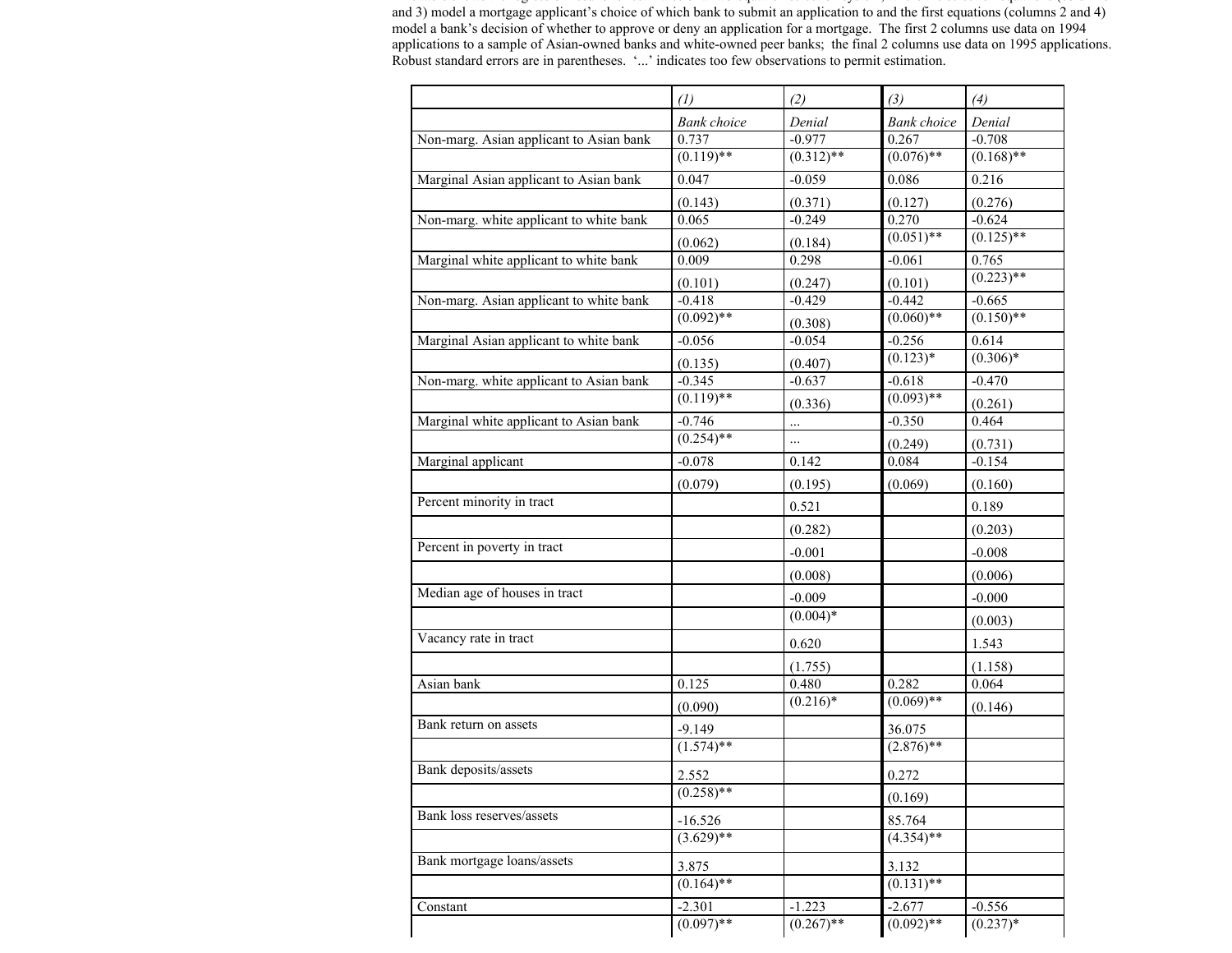|                |      | $(0.490)$ ** |       | $(0.493)$ ** |
|----------------|------|--------------|-------|--------------|
| Observations   | 8110 | 8110         | 12141 | 12141        |
| Censored obs.  |      | 7093         |       | 10513        |
| log likelihood |      | $-2933.223$  |       | $-4792.161$  |

\* indicates significance at 5%; \*\* indicates significance at 1%.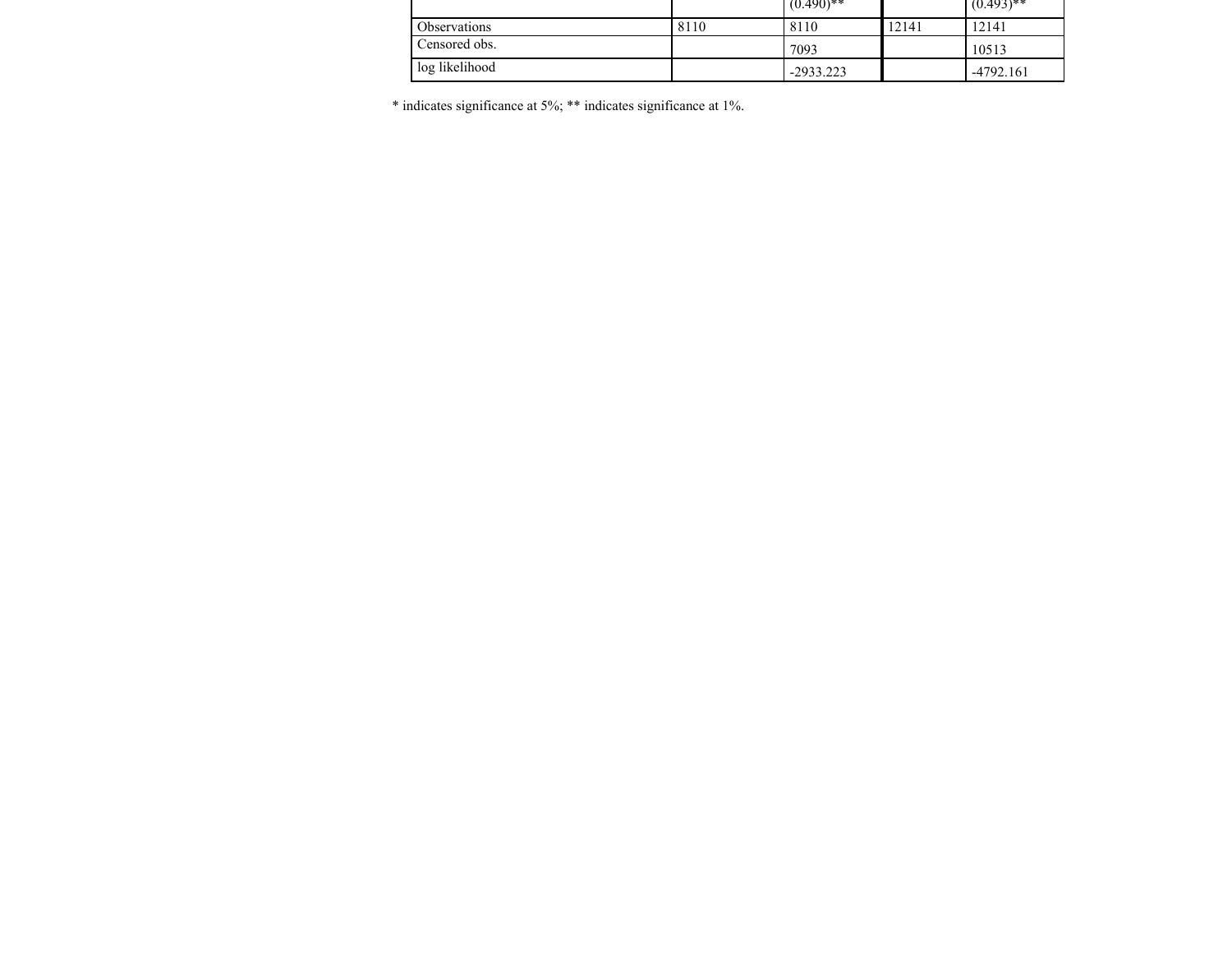This table shows the regression results for estimates of <sup>a</sup> two equation selection system, where the selection equations (columns 1 and 3) model a mortgage applicant's choice of which bank to submit an application to and the second equations (columns 2 and 4) model a bank's decision of whether to approve or deny an application for a mortgage. The first 2 columns use data on 1994 applications to a sample of black-owned banks and white-owned peer banks; the final 2 columns use data on 1995 applications. Robust standard errors are in parentheses. '...' indicates too few observations to permit estimation.

|                                         | (1)          | (2)          | (3)                | (4)          |
|-----------------------------------------|--------------|--------------|--------------------|--------------|
|                                         | <b>Bank</b>  |              |                    |              |
|                                         | choice       | Denial       | <b>Bank</b> choice | Denial       |
| Non-marg. black applicant to black bank | 1.010        | 0.845        | 1.297              | 0.399        |
|                                         | $(0.209)$ ** | (0.559)      | $(0.167)$ **       | (0.412)      |
| Marginal black applicant to black bank  | $-0.010$     | $-0.604$     | 0.055              | $-0.265$     |
|                                         | (0.346)      | (0.587)      | (0.152)            | (0.298)      |
| Non-marg. white applicant to white bank | 0.210        | $-0.228$     | $-0.008$           | $-0.032$     |
|                                         | (0.138)      | (0.253)      | (0.074)            | (0.193)      |
| Marginal white applicant to white bank  | $-0.264$     | $-0.853$     | $-0.026$           | $-0.186$     |
|                                         | (0.338)      | (0.598)      | (0.134)            | (0.292)      |
| Non-marg. black applicant to white bank | $-0.816$     | $-0.542$     | $-0.792$           | $-0.148$     |
|                                         | $(0.159)$ ** | (0.323)      | $(0.094)$ **       | (0.259)      |
| Marginal black applicant to white bank  | $-0.608$     | $-0.926$     | $-0.159$           | 0.030        |
|                                         | (0.382)      | (0.731)      | (0.158)            | (0.371)      |
| Non-marg. white applicant to black bank | $-0.802$     | $-0.437$     | $-0.436$           | $-0.990$     |
|                                         | $(0.225)$ ** | (0.657)      | $(0.182)*$         | (0.505)      |
| Marginal white applicant to black bank  | 0.094        | $\cdots$     | $-0.003$           | 0.284        |
|                                         | (0.391)      | $\ddotsc$    | (0.239)            | (0.672)      |
| Marginal applicant                      | 0.137        | 1.364        | 0.054              | 0.656        |
|                                         | (0.326)      | $(0.582)*$   | (0.118)            | $(0.259)*$   |
| Percent minority in tract               |              | 0.170        |                    | 0.228        |
|                                         |              | (0.195)      |                    | (0.172)      |
| Percent in poverty in tract             |              | 0.006        |                    | $-0.003$     |
|                                         |              | (0.005)      |                    | (0.004)      |
| Median age of houses in tract           |              | 0.001        |                    | 0.011        |
|                                         |              | (0.004)      |                    | $(0.003)$ ** |
| Vacancy rate in tract                   |              | 2.599        |                    | 0.923        |
|                                         |              | $(0.970)$ ** |                    | (0.901)      |
| <b>Black</b> bank                       | 0.057        | $-0.406$     | $-0.659$           | 0.415        |
|                                         | (0.234)      | (0.567)      | $(0.158)$ **       | (0.424)      |
| Bank return on assets                   | 22.349       |              | 9.052              |              |
|                                         | $(2.577)**$  |              | $(2.111)**$        |              |
| Bank deposits/assets                    | $-1.048$     |              | $-2.302$           |              |
|                                         | $(0.285)$ ** |              | $(0.215)$ **       |              |
| Bank loss reserves/assets               | 18.659       |              | 8.002              |              |
|                                         | $(2.797)$ ** |              | (8.345)            |              |
| Bank mortgage loans/assets              | 0.767        |              | 1.402              |              |
|                                         | $(0.159)$ ** |              | $(0.136)$ **       |              |
| Constant                                | $-1.265$     | $-2.146$     | $-0.713$           | $-2.325$     |
|                                         | $(0.165)$ ** | $(0.271)$ ** | $(0.095)$ **       | $(0.239)$ ** |